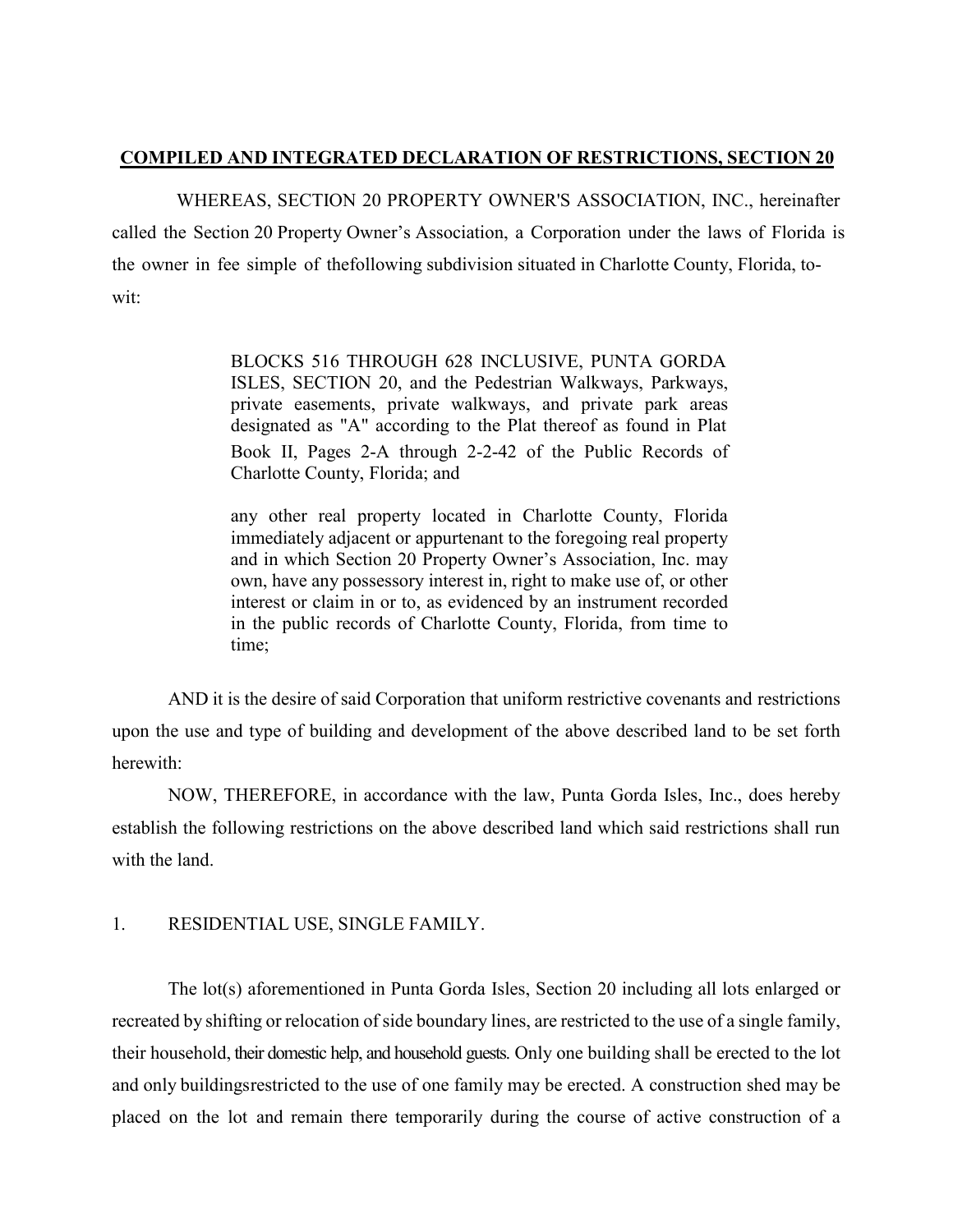residence but otherwise sheds shall not be permitted to be placed on a lot or be used on or in connection with a lot. Otherwise, no portable buildings, modular homes, manufactured homes, carports, other structures not designed or constructed to be permanently to affixed to the lot, or trailers may be moved,constructed or located on the lot.

# 2. NO TRADE, BUSINESS, PROFESSION, ETC.

No trade, business, profession or other type of commercial activity shall be carried on upon any of the land covered by these restrictions. For purposes of this provision, a trade, business, profession or other type of commercial activity shall be deemed to be taking place on a lot or other land covered by these restrictions in violation of these restrictions when:

(i) it is detectable by sight, sound or smell from anywhere outside of the lot or such land covered by these restrictions;

(ii) the address of the lot or other land covered by these restrictions is used in connection with the mailing address, principal address, registered address on file with the Florida Department of State or any of its divisions or is otherwise used in any advertisements, marketing materials orpromotional materials by any person or entity;

(iii) it is detectable by the delivery or sending of any materials or goods from, or by the presence of any customers, employees, vendors, agents or other parties associated with such trade, business, profession or other type of commercial activityat, the lot or other land covered by these restrictions;

(iv) signage at, or other exterior additions, installations, or modifications to the lot, other land covered by these restrictions, or any buildingsthereon, indicate the existence of any trade, business, profession or other type of commercial activity; or

(v) there are any explosive or toxic chemicals stored anywhere on such lot or other land covered by these restrictions that is typically used in connection with any trade, business, profession or other type of commercial activity and such explosive or toxic chemicals are not usedin connection with any permitted purposes or uses on or at such lot or other land covered by these restrictions. This shall not prevent an owner of a building from renting said property for singlefamily, residential use.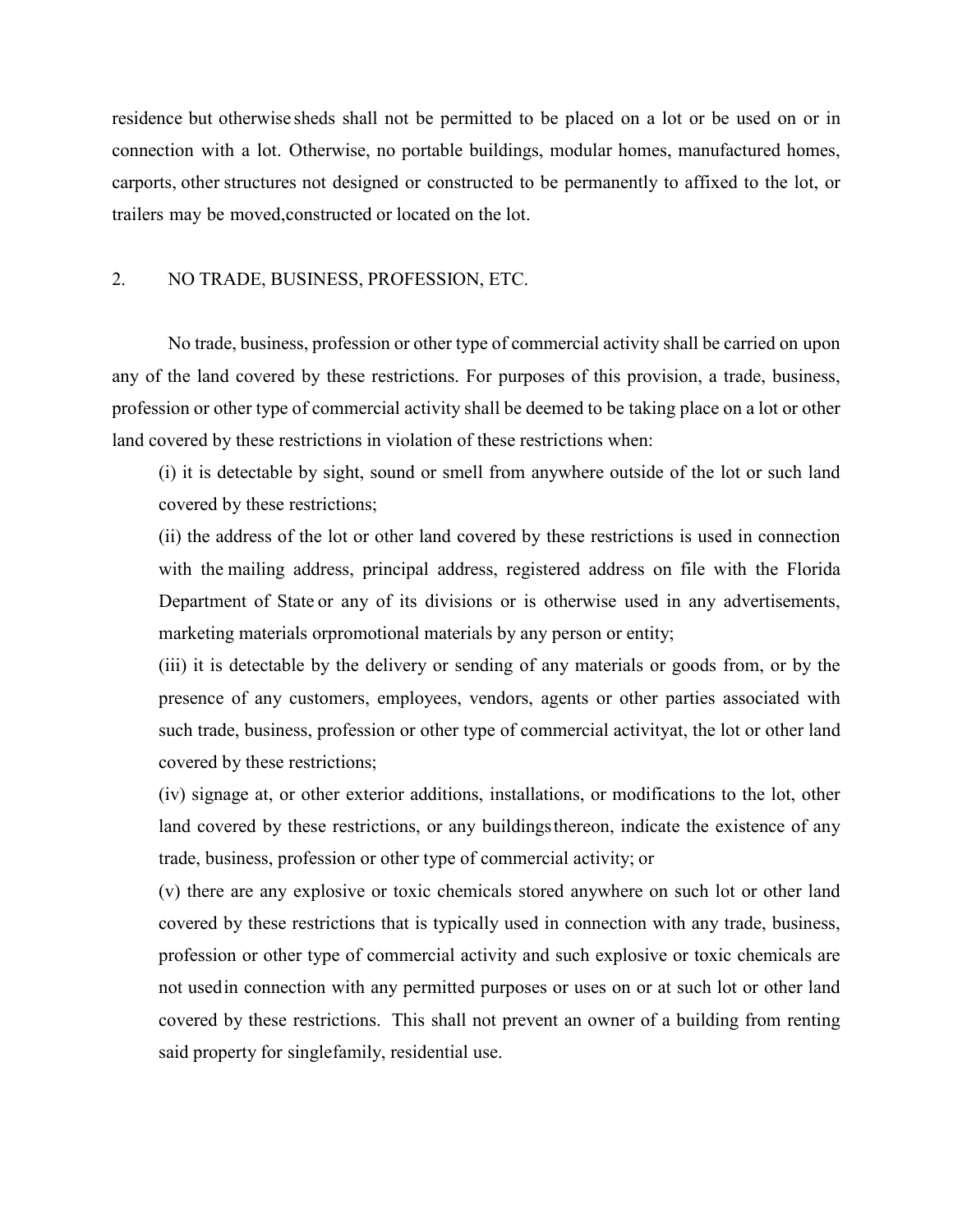## 3. LAWNS AND LANDSCAPING.

All lawns on all sides of the buildings on the above mentioned land shall extend to the pavement line. No drives or paved areas are to be allowed except as approved on the plot plan of the plans and specifications.

Upon the completion of the building(s) on the above mentioned landthe lawn area on all sides of the building(s) shall be completely sodded with grass and shall be required to keep and/or make use of tools, devices, installations and/or services so that such grassis kept in a healthy, neat, attractive and weed-free condition, it being the intent that the lawn area shall be uniformly green, luxuriant and well-kept and which requirements shall be subject to consideration of the seasons of the year, the way in which the appearance of the grass may vary depending on the species of grass, and fluctuations in the way such grass may appear when it is otherwise being maintained in a healthy condition during different seasons.

A comprehensive landscaping plan shall be submitted to the Section 20 Property Owner's Association, Inc. for his approval and a sufficient number of trees and shrubs of sufficient size shall be shown thereon in a design which shall be commensurate with the development of high grade residential property. Said landscapeplan, after approval by the Section 20 Property Owner's Association, Inc in writing, shall be built and installed by the Owner of such lot. Refusal of approval of said landscaping plan may be made by the Section 20 Property Owner's Association, Inc based on purely aesthetic groundswhich in the sole and uncontrolled discretion of the Section 20 Property Owner's Association, Inc shall seem sufficient.

A permit to commence building construction under these restrictions may be withheld until such landscaping plans have been brought up to a standard commensurate with the terms of these restrictions. If the landscaping is not installed in accordance with the landscaping plans, Section 20 Property Owner's Association, Inc may, at his discretion, enter upon the above said land and rearrange, remove or install said landscaping and make a reasonable charge for so doing and said charge shall become a lien upon the above mentioned land, as provided for under the laws of the State of Florida.

Owners shall also be required to maintain any and all plants, trees or other flora which originates on such Owner's lot or which are located primarily on such Owner's lot and shall not permit such plants or flora, other than trees, to encroach on any adjoining lots from such Owner's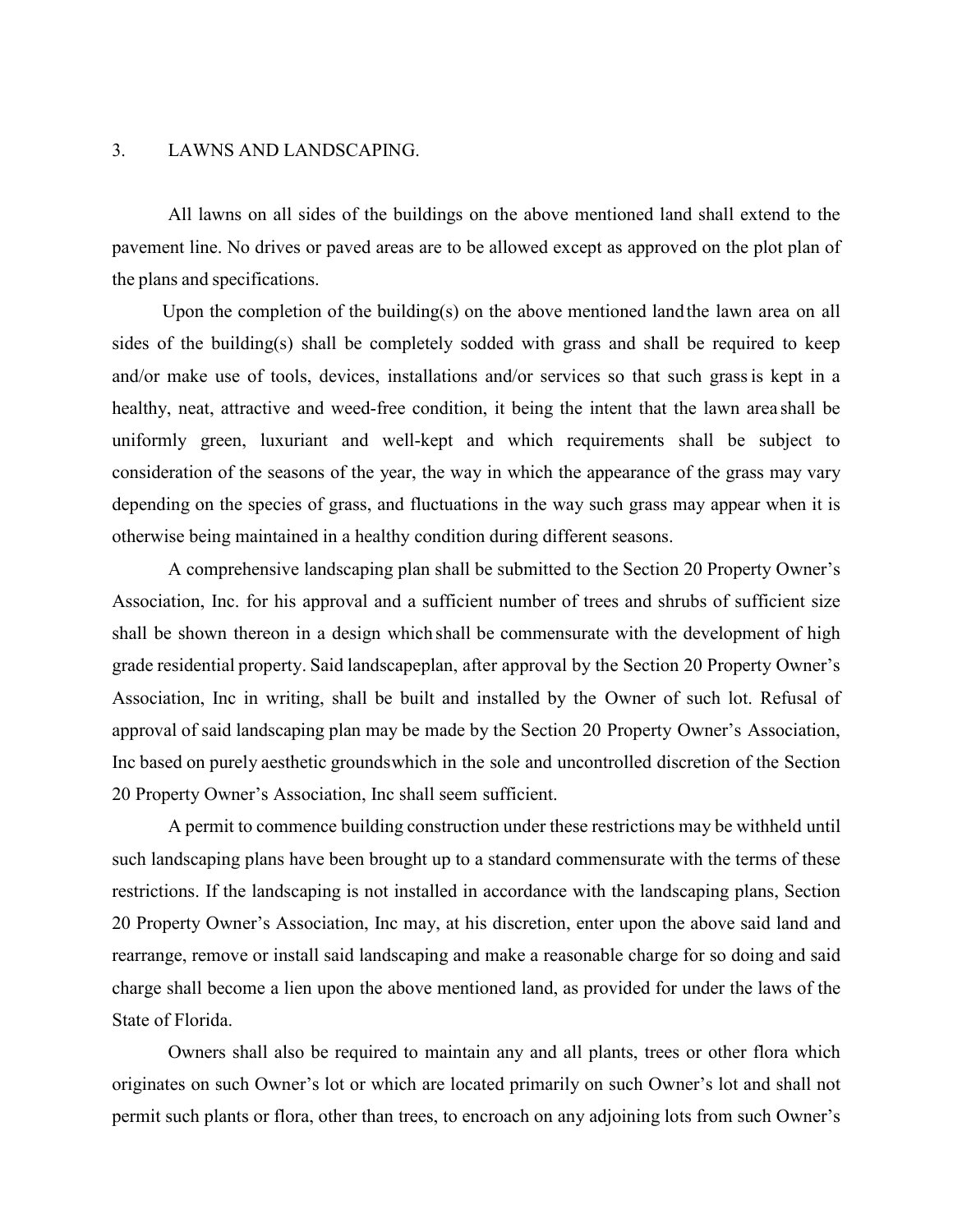lot when such Owner's lot has no completed building on it. No plants or flora, other than trees and grass, shall be permitted to be located or remain within ten feet (10') of the boundary line of a lot with no completed building on such lot when measured from the center of such plants or flora to the closest point along any boundary line of such lot.

In the event that an Owner fails to cure any violation of this provision after written notice describing the nature of the violation(s), the steps that need to be taken to correct such violation(s), and provides a reasonable period of time to do so before action would be taken by Section 20 Property Owner's Association, Inc to cure such violation(s), the Section 20 Property Owner's Association, Inc shall be entitled to enter such lot and perform, or have performed, any work or actions necessary to correct such violation(s) as permitted by this Declaration of Restrictions, Section 20.

# 4. APPROVAL OF PLANS, SPECIFICATIONS, AND LOCATION OF BUILDINGS.

In order to ensure that the building(s) on the aforementioned land will preserve a high standard of construction, no building or other structure shall be erected, placed, or remain on the aforementioned land until a set of the plans of the working drawings and specifications, including a plot plan showing the location of the building(s) or other structures, terraces, patios, walls, fences, driveways, property lines, poles and setbacks is submitted to the Section 20 Property Owner's Association and approved by the Section 20 Property Owner's Association as meeting the requirements of these restrictions and as being in accordance with the building, plumbing and electrical codes in effect at the time of construction or alteration of any building has begun. To defer or offset the estimated costs that would be incurred in reviewing anyworking drawings and specifications and related administrative expenses, the Section 20 Property Owner's Association may requirethe payment of a reasonable fee by any person submitting such working drawings and specifications before Section 20 Property Owner's Association shall be required to consider and act on any working drawings and specifications that are submitted. Construction requirements and specifications may include (butare not limited to) the following: tile roof, minimum roof pitch five to one, cement drives, outside building colors subject to approval. Prior to approval of plans, written approval must be obtained from the Section 20 Property Owner's Association for use of the building contractor to be employed in the construction ofthe above-mentioned building(s), or other structures. Said building contractor shall be a regularly employed bona fide building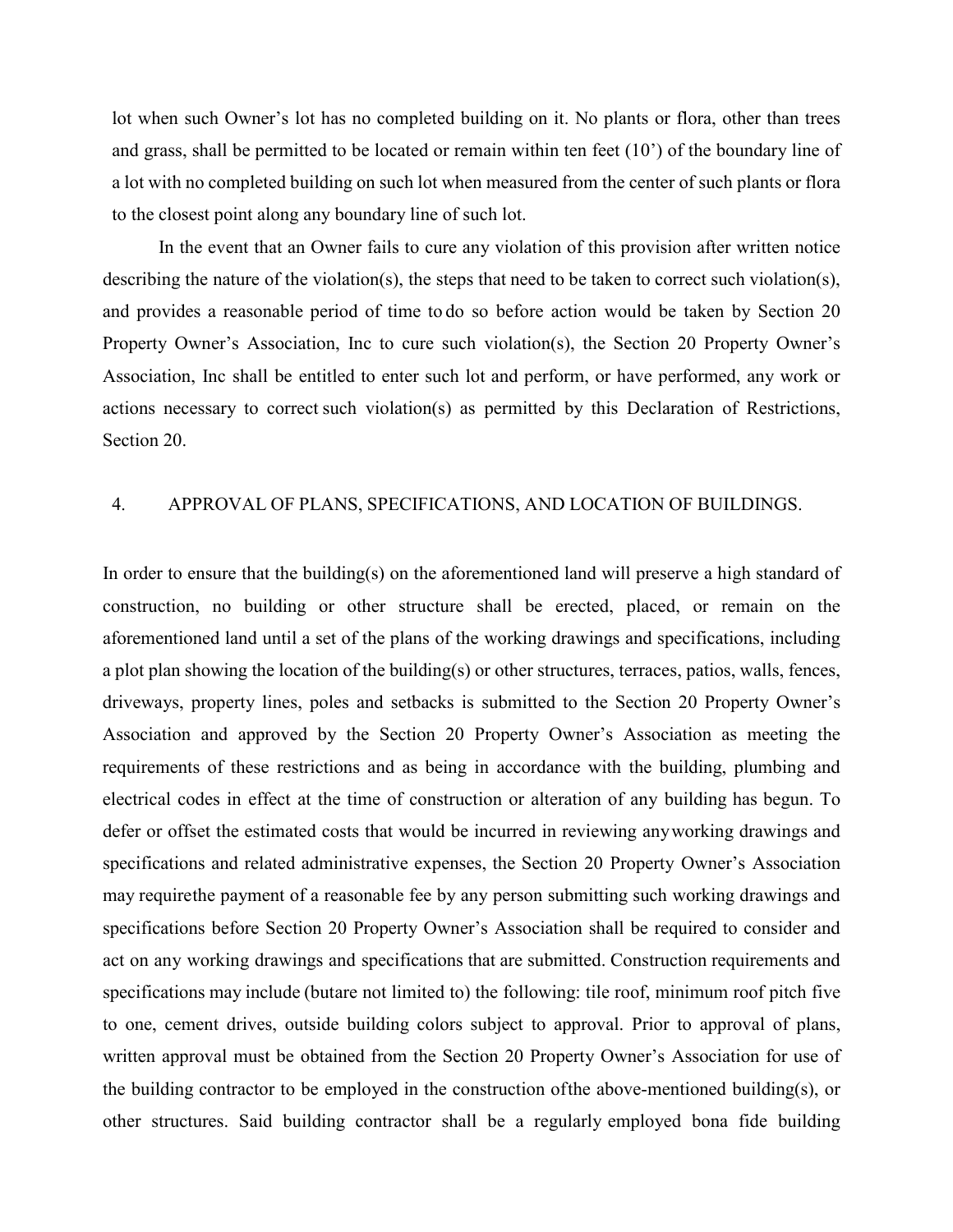contractor duly licensed by the applicable governmental authorities and in addition shall pass such testing requirements as may be set forth from time to time by the Section 20 Property Owner's Association. Said building contractor shall in addition to the foregoing requirements be required to post a performance and completion bond for the full amount of the work as shown on the plans and specifications so as to insure against the possibility of partially completed buildings marring the beauty of the above-mentioned land. Aforesaid bond shall be obtained from a recognized institutional Bonding Company and shall be of a form and wording approved by the Section 20 Property Owner's Association. The Section 20 Property Owner's Association may, at his discretion, bond the construction in lieu of the above-said bonding company.

Refusal of approval of plans, specifications and location of building(s) by the Section 20 Property Owner's Association may be based on any ground, including purely aesthetic grounds which in the sole and uncontrolled discretion of the Section 20 Property Owner's Association seem sufficient. No alterations in the exterior appearance of the above building or structure shall be made without approval of the Section 20 Property Owner's Association in writing. The provisions herein contained shall apply equally to repair, alterations, or modifications made in the abovebuilding(s).

The Section 20 Property Owner's Association reserves the right (but not the obligation) to from time to time inspect thebuilding construction as it proceeds in order to assure himself that the building or other permittedstructures are being constructed according to the plans and specifications and if it should occurthat said inspections show that this is not the case then a letter shall be addressed to the contactorwith a copy to the owner setting forth said objections to construction and forthwith the work onsaid construction shall stop and abate until said objections have been complied with and settled. There shall be no construction signs displayed except those that may be required by law. Theissuance of a building permit or license, which may be in contravention of these restrictions, shallnot prevent the Section 20 Property Owner's Association from enforcing these provisions.

Section 20 Property Owner's Association further may promulgate and amend, from time to time, reasonable guidelines, standards, and requirements specifying the location, size, type, or appearance of any building, other permitted structure(s), or other improvements on a parcel or changes, additions or alterations for any building, other permitted structure(s), or other improvements on a parcel, which guidelines,standards, and requirements may not contravene any provisions of this Declaration of Restrictions,Section 20, as it may be amended from time to time.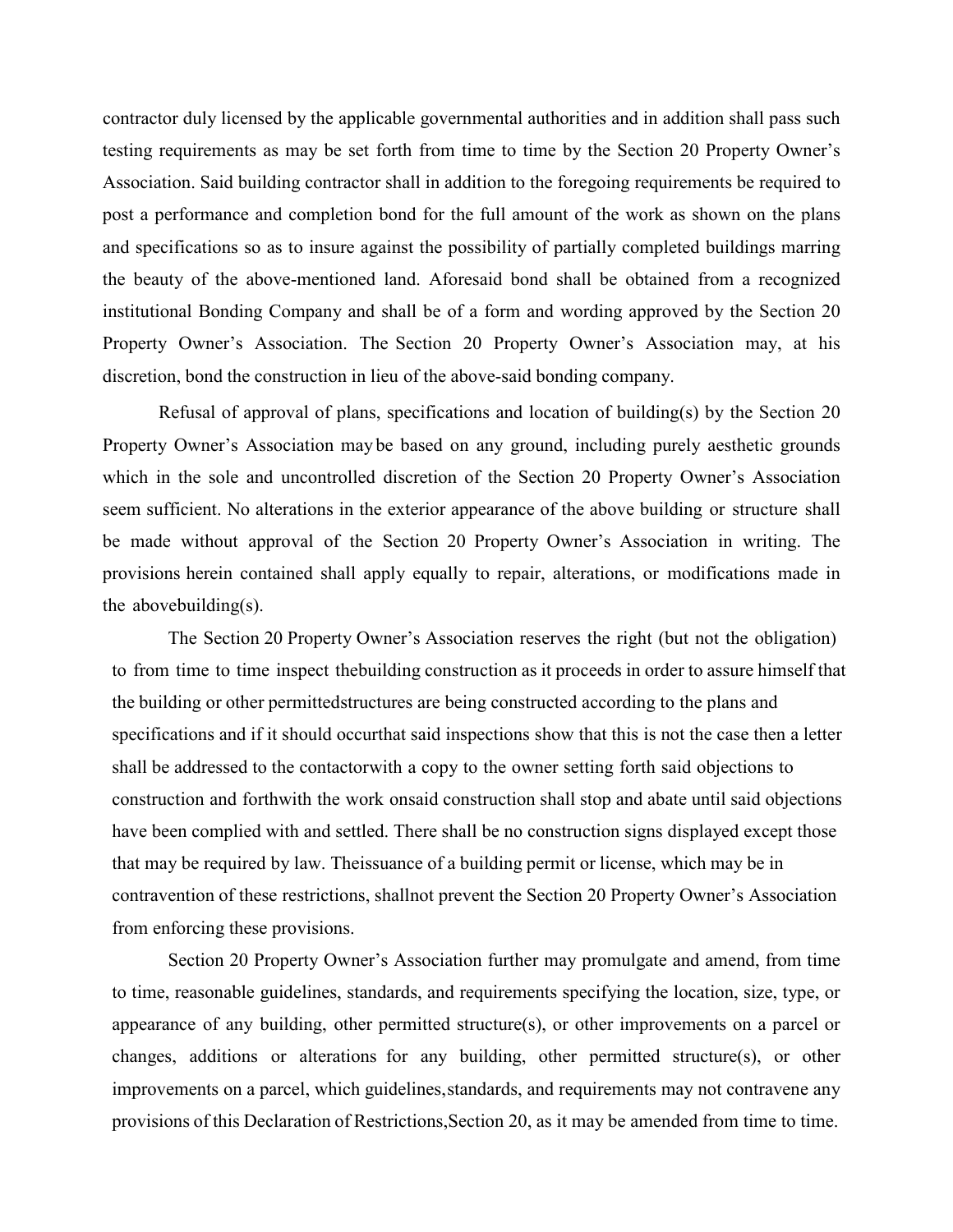#### 5. SET BACK AND MINIMUM SQUARE FOOT AREA.

All buildings erected or constructed on the aforementioned lot(s) shall conform in area and setback limitations to the following table, and no building with less than 1,800 square feet of living area shall be erected on any lot without the express written consent of the Section 20 Property Owner's Association.

# Front Back Sides 25 Feet  $15$  Feet  $7\frac{1}{2}$  Feet

SET BACK REQUIREMENTS

In addition, the Section 20 Property Owner's Association shall be permitted to grant variances to the foregoing set back requirements for any lot upon submission of a written request to the Section 20 Property Owner's Association along with any otherdocumentation reasonably required by the Section 20 Property Owner's Association when good cause for the requested variance isshown, with good cause including, without limitation, circumstances relating to the topography ofthe lot, natural obstructions, hardship, aesthetic or environmental considerations.

Such variance must be evidenced in writing, which must be signed by at least two (2) directors of the Section 20 Property Owner's Association, and which must be recorded in the public records of Charlotte County, Florida and indexed againstthe lot to which it relates in order to be effective. In cases where any variance(s) may be granted, no violation of the covenants, conditions or restrictions contained in this provision of the Declaration shall be deemed to have occurred with respect to the matters to which the variance(s)related.

The granting of any variance(s) shall not, however, operate to waive any of the terms and provisions of this Declaration for any purposes except as to the particular property and particular provisions hereof covered by the variance(s), nor shall it affect in any way, the lot owner's obligation to comply with all governmental laws and regulations affecting their use of the lot, including but not limited to, zoning ordinances, set back lines or requirements imposed by any governmental or municipal authority.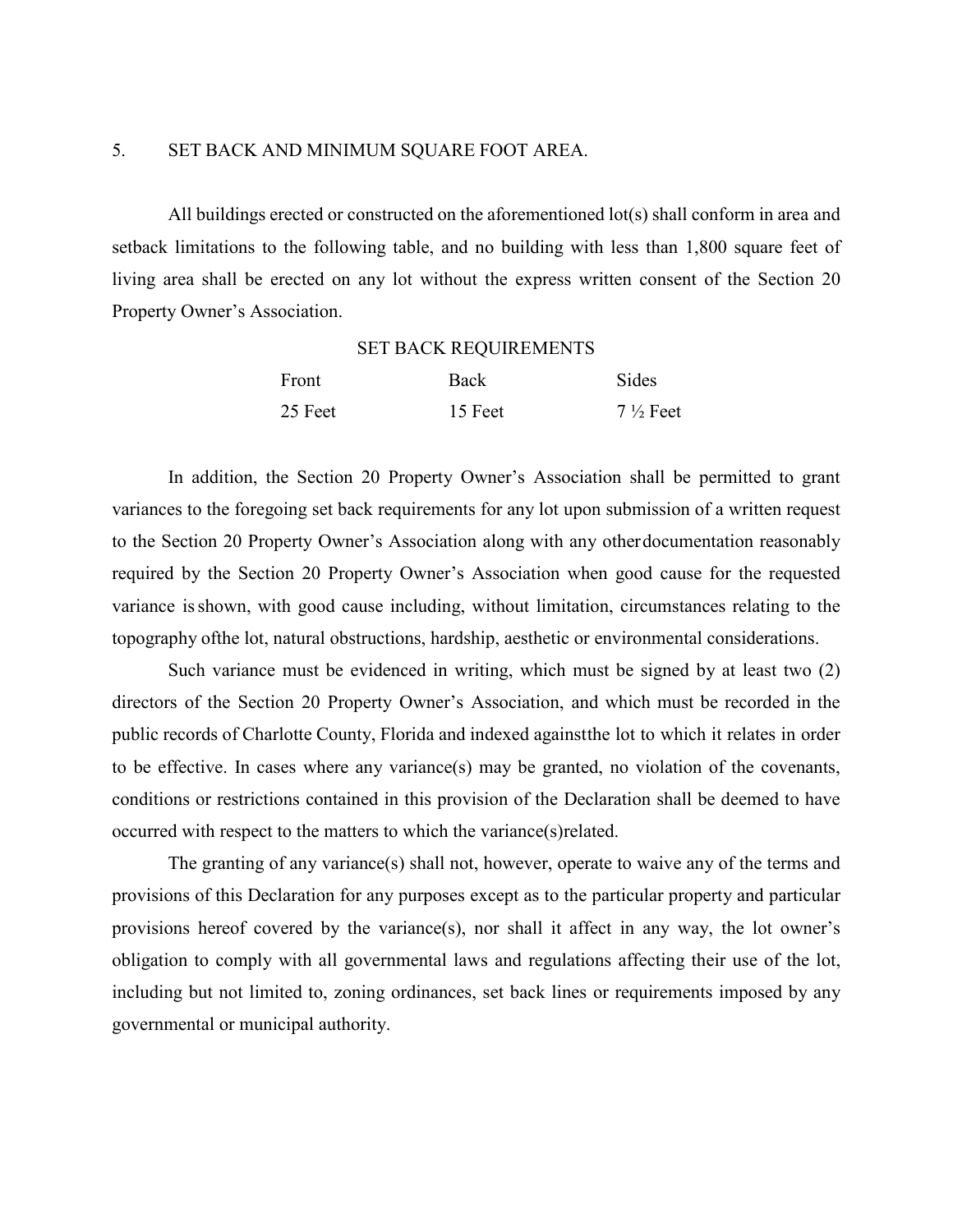#### 6. METHOD OF DETERMINING SQUARE FOOT AREA.

The method of determining the square foot area of proposed buildings and structures or additions and enlargements thereto shall be to multiply the outside horizontal dimensions of the building or structure at each floor level. Garages, roofed screen porches and the like, shall not be taken into account in calculating the minimum square foot area as required by this restrictive covenant.

## 7. LOT AREA AND WIDTH AND SPECIAL CASES.

No dwelling shall be erected or placed on any parcel having a width of less than 75 feet at The minimum building front setback line nor less than 7200 square feet, except that a dwelling may be erected or placed on any lot as shown on the recorded plat. Setback lines for corner lots and odd-shaped lots shall be as nearly as possible as set out herein except that variances may be authorized by the Section 20 Property Owner's Association at the time plans for building are submitted upon submission of a written request to the Section 20 Property Owner's Association for a variance along with any other documentation reasonably required by the Section 20 Property Owner's Association when good cause for the requested variance is shown, with good cause including, without limitation, circumstances relating to the topography of the lot, natural obstructions, hardship, aesthetic or environmental considerations. Such variance must be evidenced in writing, which must be signed by at least two (2) directors of the Section 20 Property Owner's Association, and which must be recorded in the public records of Charlotte County, Florida and indexed against the lot to which it relates in order to be effective. The responsibility and costs for preparing and recording any variances approved by Section 20 Property Owner's Association shall rest with the party that sought such variance from the Section 20 Property Owner's Association. In cases where any variance(s) may be granted, no violation of the covenants, conditionsor restrictions contained in this provision of the Declaration shall be deemed to have occurred withrespect to the matters to which the variance(s) related. The granting of any variance(s) shall not, however, operate to waive any of the terms and provisions of this Declaration for any purposes except as to the particular property and particular provisions hereof covered by the variance(s), nor shall it affect in any way, the lot owner's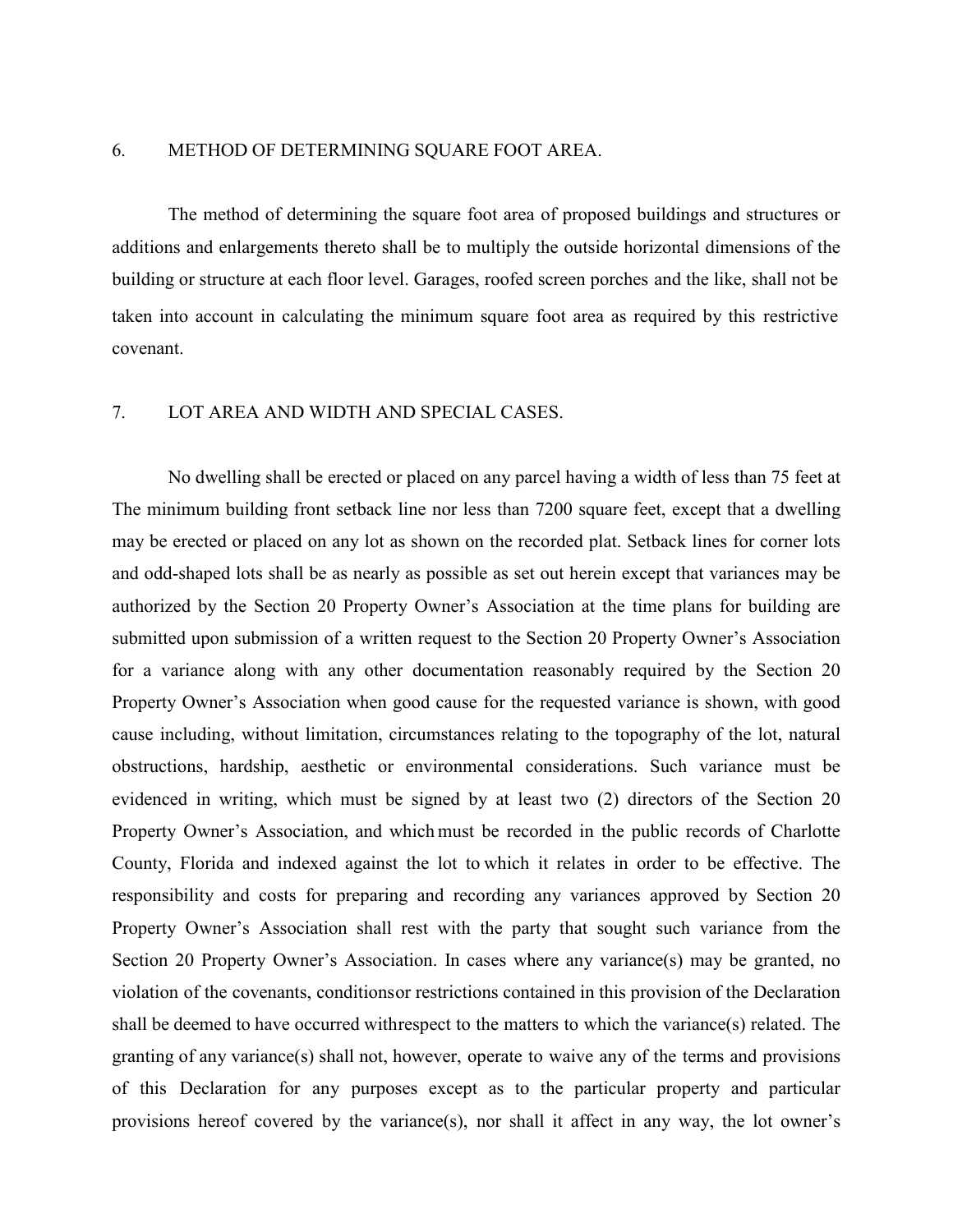obligation to comply with all governmental laws and regulations affecting their use of the lot, including but not limited to, zoning ordinances, set backlines or requirements imposed by any governmental or municipal authority.

## 8. LOCATION OF GARAGES AND PARKING.

No garage shall be erected which is separated from the main building on any lot or parcel. No carports are otherwise permitted to be constructed, located or maintained on any lotor parcel. No commercial vehicles, trailers or trucks of any kind nor any boats, boat trailers, personal watercraft, kayaks, canoes,campers, mobile homes or the like shall be parked overnight on or adjacent to the above-mentioned land without the express, prior written consent of the Section 20 Property Owner's Association. Notwithstanding the foregoing, boats when located on boat trailers, personal watercraft, kayaks, canoes shall be permitted to be parked in driveways on a lot or parcel between the hours of 12:00 pm on any Friday and 11:59 pm on the following Sunday and recreational vehicles or motor homes shall be permitted to be parked in driveways on lots or parcelsfor a maximum of twenty-four (24) consecutive hours once per week when they are being outfittedor prepared for a trip using such recreational vehicles or motor homes.

All unlicensed or inoperable vehicles shall be parked or stored in garages on lots or parcels. Any licensed and operable vehiclespermitted by this provision to be stored or parked on a lot shall not be stored or parked on any portion of the lot or any of the improvements or areas including, without limitation, rights-of-way,culverts, cul-de-sac medians, or other areas adjacent or appurtenant to such lot, other than withinthe garages located at such lots or completely upon the paved driveways located on such lots.

No vehicles of any type including, without limitation, commercial vehicles, trailers, trucks of any kind, boats, boat trailers, recreational vehicles, motor homes, campers, mobile homes or the like shall be parked or stored on vacant lots or parcels; provided, however, vehicles may be parked on vacant lots or parcels when such vehicles are being used in connection with any work being done in connection with the planned construction of a home or dwelling unit on such lot or parcel.

Recreational vehicles, motor homes and campers may be parked on a driveway for a maximum of forty-eight (48) hours per month and not more than one (1) time per month.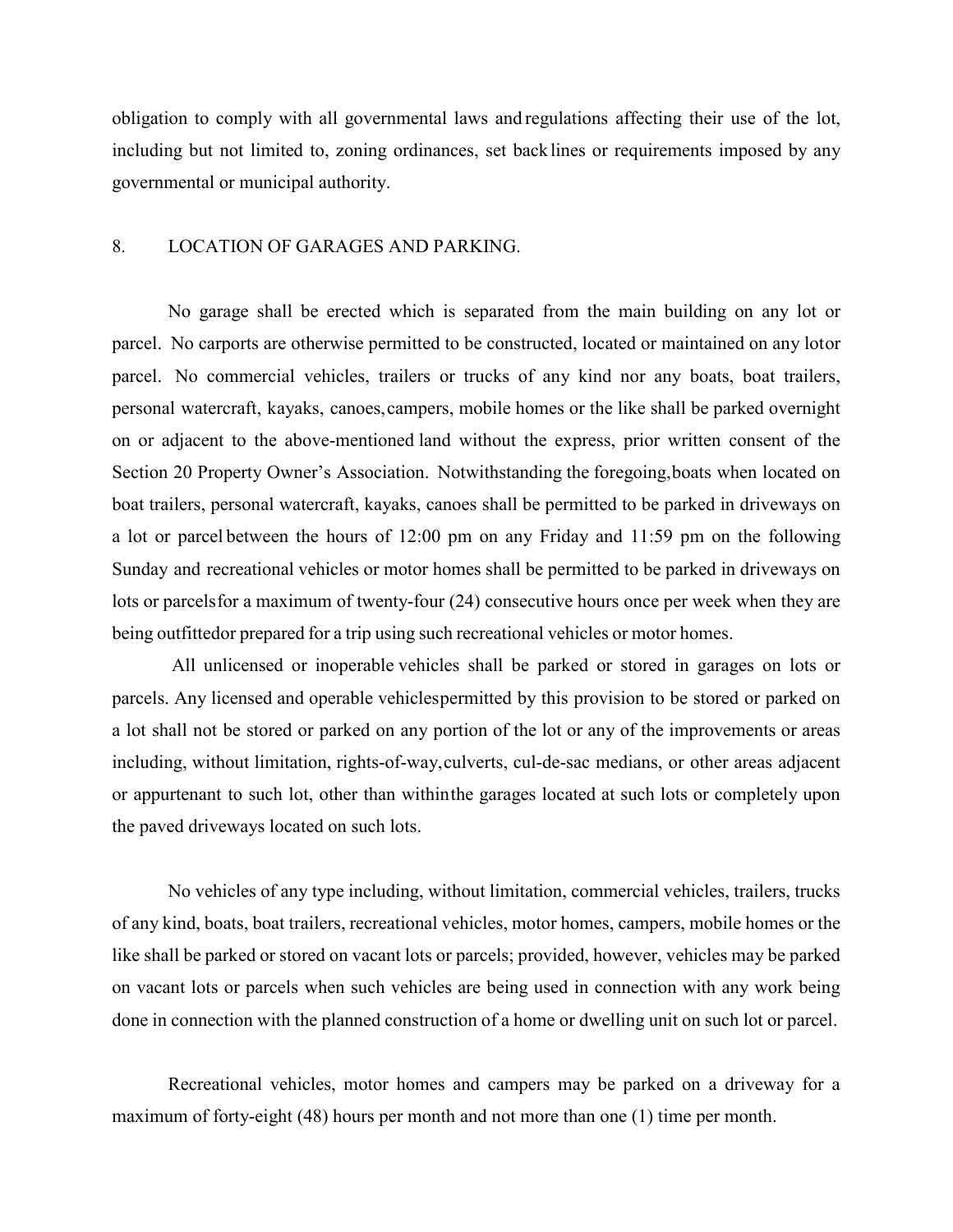For purposes of this provision, the term "commercial vehicle" shall mean vehicles of every kind whatsoever (including regular passenger automobiles), which, from viewing the exterior of the vehicles or any portion thereof, show or tend to show any commercial or charitable institution (e.g. church or school) markings, signs, displays, tools, toolboxes, bins, equipment, racks, altered beds, ladders, apparatus, or otherwise indicates a commercial or other non-personal use, vehicles which contain exterior graphics or markings (including those which are painted or wrapped in vinyl), or which bear signage, logos, phone numbers, advertising, or Internet/website addresses, vehicles not primarily designed for personal or family transportation (including but not limited to limousines and hearses) whether or not actually so used for the purpose for which the vehicle was originally designed, and all trucks with either open or sided flat beds, dump beds or having more than two (2) axles. For purposes of this provision, the term "overnight" shall mean that period of time beginning at 5:00 pm on any day and ending at 7:00 am on the following day, which period consists of or is intended to consist of fourteen (14) hours.

For purposes of this provision, the term"front line" with respect to a lot or parcel shall mean the boundary line of a lot or parcel that adjoinsor is located closest to the publicly dedicated roadway and, in the case of a lot or parcel that is bounded on more than side by a publicly dedicated roadway, it shall mean the boundary line of a lot or parcel that adjoins or is located closest to each of the publicly dedicated roadways that boundthe lot or parcel on more than one side. For purposes of this provision, the term "week" shall be

considered to be that period of time beginning at 12:00 am on any Monday and ending at 11:59 pm on the following Sunday, which period consists of or is intended to consist of approximately one hundred sixty-eight (168) hours.

## 9. ANIMALS, ETC.

No animals, birds, or reptiles of any kind shall be raised, bred, or kept on any of the aforementioned property except that dogs, cats and other household pets may be kept, provided they are not kept, bred or maintained for any commercial purpose. No animal, bird or reptile shall be kept in such a manner as to constitute a nuisance.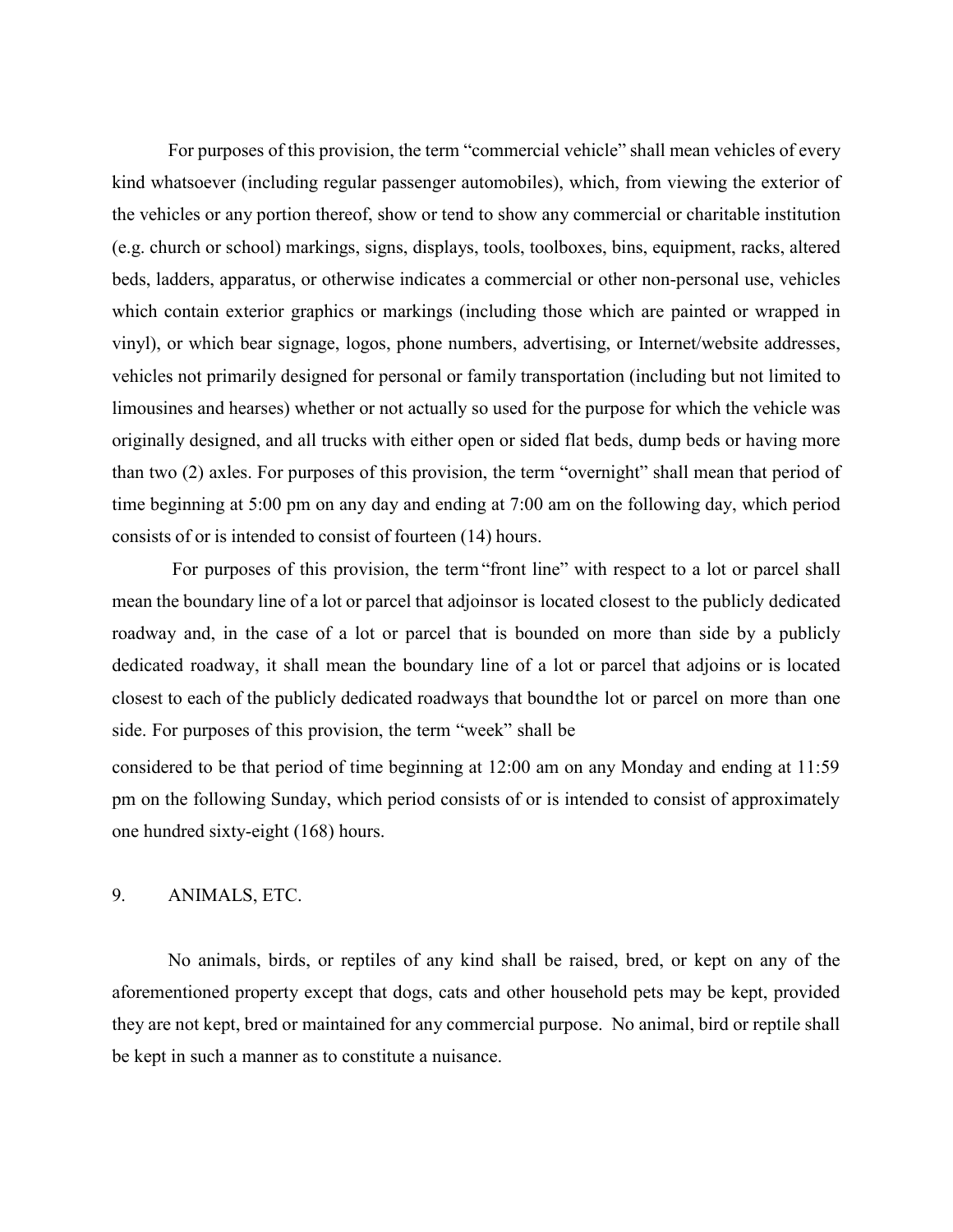#### 10. DRILLING OIL, ETC.

No oil drilling, oil development operations, oil refining, quarrying or mining operations of any kind shall be permitted upon or in the aforementioned lands, nor shall oil wells, tanks, tunnels, mineral excavations or shafts be permitted upon or in the aforementioned lands. No derrick or other structure designed for use in boring for oil or natural gas shall be erected, maintained or permitted upon any of the aforementioned lands.

#### 11. NUISANCES

No activity or business or any act shall be done upon the property covered by the Restrictions which may be or may become an annoyance or nuisance to the neighborhood.

# 12. GARBAGE CONTAINERS

All garbage or trash containers, oil tanks or bottle gas tanks must be underground or placed in walled-in areas so that they shall not be visible from the adjoining properties.

# 13. CLOTHES DRYING AREA

No outdoor clothes drying shall be allowed except on the side yard of the lot and in that case shall be shielded from view through the use of shrubbery.

## 14. SIGNS AND DISPLAYS

No signs shall be erected or displayed on this property or on any structure, except that the Grantor may allow a sign to be erected at its discretion, if the placement and character, form and size of such sign be first approved in writing by the Grantor or except as may otherwise be permitted by this provision. This provision shall not apply to "For Sale" or "For Rent" signs which may be displayed; there shall not be, however, more than one "For Sale" sign on any property under contiguous ownership, and no "For Sale" or "For Rent" sign shall be in excess of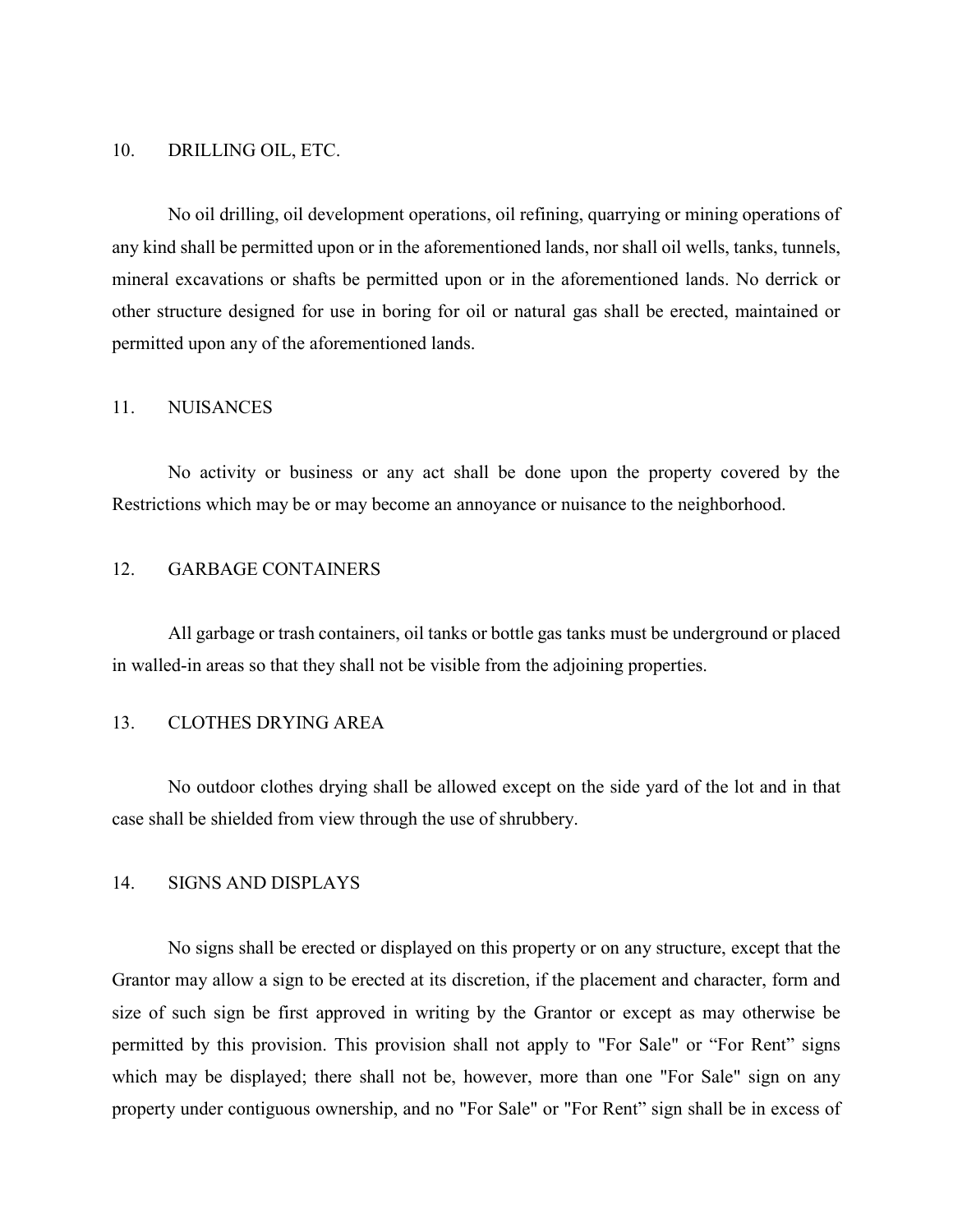6" x 8" in size. Signs issued or sold by the campaigns of any persons seeking elective office may be displayed on a lot beginning two (2) months prior to the election for such elective office and until not more than seven (7) days after the election of such candidate is conducted and whether or not a winner has been decided or such candidate has officially withdrawn from seeking, or is no longer eligible for, elective office, whichever occurs first.

#### 15. EASEMENTS

There are hereby expressly reserved unto the Section 20 Property Owner's Association easements of six feet (6') in width along the side lot lines of the above-mentioned lots and ten feet (10') along the rear lot lines of the above-mentioned lots for purposes of utilities, surface drainage, and for any purpose having to do with development of this property including improvements that the Section 20 Property Owner's Association may not have the obligation to install. Where more than one of the above-described lots are intended by the Section 20 Property Owner's Association as a building site or where more than one lot is actually used as a building site, the outside boundaries of said building site shall carry the said easement and the said easement shall in such cases be abandoned on the interior lot lines. The Section 20 Property Owner's Association may abandon any of these easements at any time in the future by recording an appropriate instrument The Section 20 Property Owner's Association hereby reserves the right to dedicate the roads, streets, and avenues, and necessary easements abutting the afore-described lands to public use without consent of the grantees.

## 16. MAINTENANCE

The above-described building(s) and other structures and any other items installed or constructed on a lot including, without limitation, driveways, fences, mail boxes, and posts when completed shall be maintained in a like-new, neat, clean, and attractive condition and shall be kept freshly painted including side-walls and roofs.

The color of paint shall not be changed without the written consent of the Section 20 Property Owner's Association. Any items of personal property which are located or used onany exterior portion of a lot including, without limitation, furniture, fire pits and sports equipment shall be maintained in a neat, clean and attractive condition and shall not be permitted to be located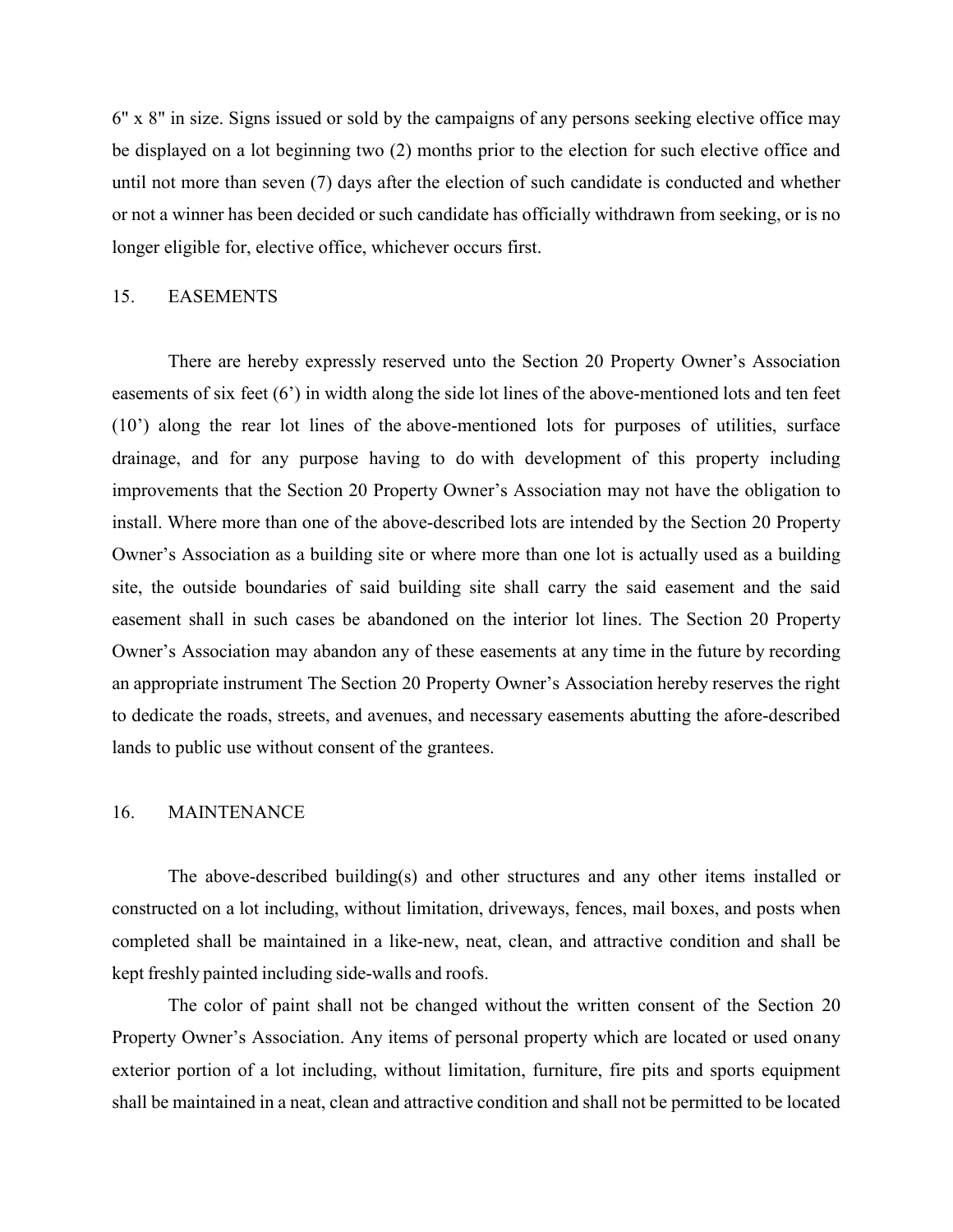or used on any exterior portion of a lot when they are visible from any portion of the public roadway adjoining such lot but are not maintained in a neat, clean and attractive condition.

No weeds, underbrush or other unsightly growths, and dead landscape materials including, without limitation, trees, limbs, shrubs, plants, palm fronds and stumps must be removed and shall not be permitted to grow or remain upon the premises on the afore described land, and no refuse pile or unsightly objects shall be allowed to beplaced or suffered to remain anywhere thereon; and, in addition, all of the landscaping including the grass shall be kept as befitting a high-quality lawn and any plants, grass, shrubs, etc. that mightdie or become other than luxuriant and well-formed shall be promptly replaced and should the Owner of such lot fail to keep premises in the afore-described condition then the Section 20 Property Owner's Association may enter upon theland and repair, replace, install or maintain the offending portion and such entry shall not be deemed a trespass and a lien shall arise in favor of the Section 20 Property Owner's Association to the extent of the expenses toaccomplish the afore-stated.

#### 17. NO TEMPORARY BUILDING

No tents and no temporary or accessory building or structure shall be erected without the written consent of the Section 20 Property Owner's Association.

## 18. WAIVER OF RESTRICTIONS

The failure of the Section 20 Property Owner's Association to enforce any building restrictions, covenant, condition, obligation, right or power herein contained, however long continued shall in no event be deemed a waiver of the right to enforce thereafter these rights as to the same violation or as to a breach orviolation occurring prior or subsequent thereto.

## 19. WATER, SEWER, AND ELECTRIC

Owners shall apply for, connect to, and pay for sewer, water, and electric service from a locally available utility company for their lot(s) or through some other source or means, as may be applicable, to ensure that sewer, water, and electric service is available for such lot (s). Septic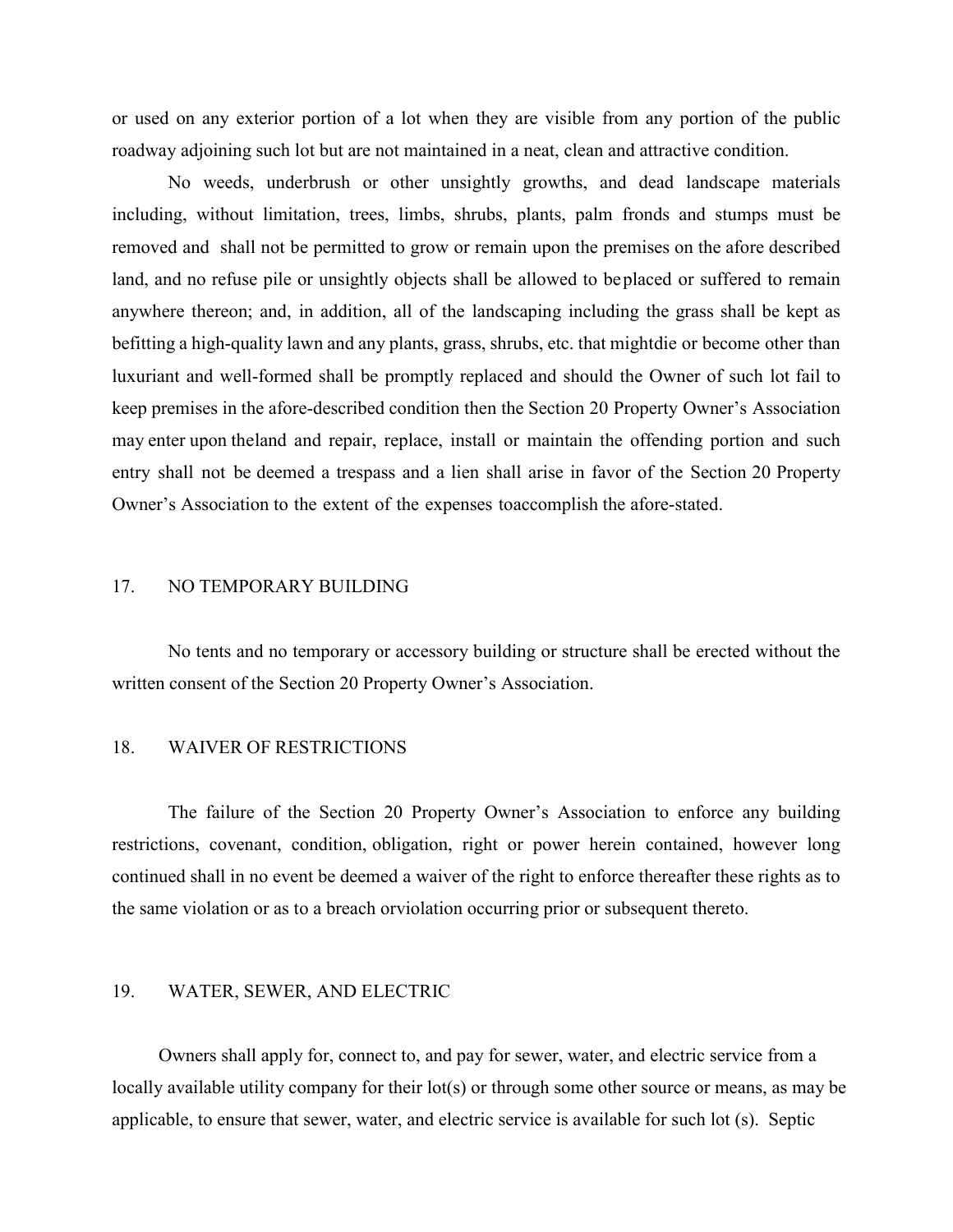tanks are not allowed to be maintained or installed on any lot.

# 20. RIGHT OF GRANTOR

The Grantor reserves the right to itself, its agents, employees or any contractor or subcontractor, dealing with the Grantor, to enter upon the land covered by the restrictions, for the purpose of carrying out and completing the development of the property covered by these restrictions, including but not limited to completing any dredging, filling, grading, or installation of drainage, water lines or sewer lines. These reserved rights in the Grantor shall also apply to any additional improvements which the Grantor has the right but not the duty to install, including but not limited to any streets, sidewalks, curbs, gutters, beautifications or any other improvements. In this respect, the Grantor agrees to restore said property to its condition at the time of said entry and shall have no further obligation to the applicant, purchaser, optionee, lessee or grantee in connection therewith. The work performed under the above provision shall in no way constitute a lien or personal liability on the applicant, purchaser, optionee, lessee, or grantee, whichever the case may be.

#### 21. COMMON PROPERTY

Adjacent to the rear and, in some cases, the side lot lines of the afore-described lots are areas on the record plat which are Pedestrian Walkways, parkways, private easements, private walkways, and private park areas, which are designated "A" on the record plat and which shall hereinafter be described as COMMON PROPERTY. It is understood and agreed that the owner of each of the afore-described lots shall have an equal undivided interest in all of the Pedestrian Walkways, Parkways, private easements, private walkways, and private park areas as labeled on the aforesaid plat. It is further understood that these restrictions prohibit the further subdivision of this Common Property and is hereby declared to be appurtenant to each lot and such undivided interest shall not be conveyed, devised, encumbered or otherwise dealt with separately from the lot.

Such interest shall be deemed conveyed, devised, encumbered or otherwise included with the lot, even though such an interest is not expressly mentioned or described in the conveyance or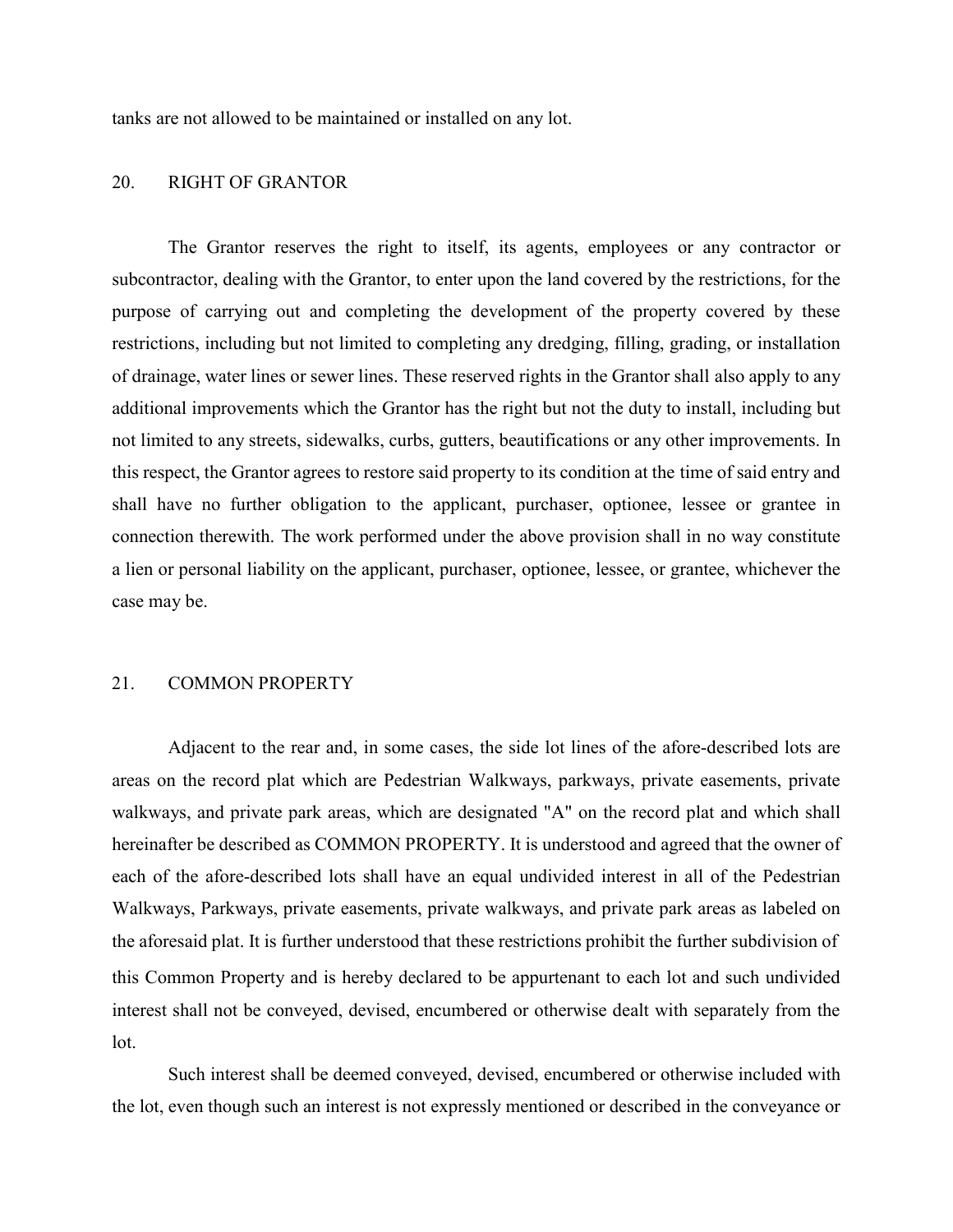other instrument. The Section 20 Property Owner's Association hereby and each subsequent owner of any interest to a lot or on theCommon Property described above by acceptance of a conveyance or any instrument transferring an interest, waives the right of a partition of any interest in the Common Property under the laws of the State of Florida.

Any owner may freely convey an interest in a lot together with an undividedinterest in the afore-stated Common Property subject to the provisions of this Declaration subject,however, to Section 20 Property Owner's Association's rights contained later in this paragraph dealing with Common Property. All owners of lots shall have as an appurtenance to their lot a perpetual easement for ingress and egress from their lots over and through the Common Property, in common with all persons owning an interest in any lot in the afore-stated plat.

It is the intent of the Section 20 Property Owner's Association that the Common Property be a private park for the exclusiveenjoyment of the owners of the above described lots and their guests, subject to the rights reservedby the Section 20 Property Owner's Association and subject to the following restrictions:

- a) Automobiles, trucks, motorcycles, and all terrain vehicles of every description shall be prohibited access to or progress over the Common Property. Transportation devices, in addition to walking, shall be limited to bicycles, approved by the Section 20 Property Owner's Association, Inc., and such other means of transportation as may be approved by Section 20 Property Owner's Association.
- b) There shall be no additions removal or cutting of trees, plants, or picking of flowers by individuallot owners nor shall individual lot owners be permitted to place on the Common Property any permanent fixtures such as building, benches, barbecue pits or structures of any type. Dumping is prohibited on all Common Area. Those caught dumping will be referred for prosecution by Charlotte County law enforcement, as may be applicable, and will also be responsible for all costs incurred by Section 20 Property Owner's Association, Inc., which may be imposed as an assessment pursuant to Section 29 of this Declaration.
- c) Pets shall not be allowed to be destructive within the Common Property.
- d) Excepted from the above restrictions will be the equipment and vehicles necessary to maintainthe Common Property and the actions of the maintenance personnel appropriate to the development and maintenance of the Common Property.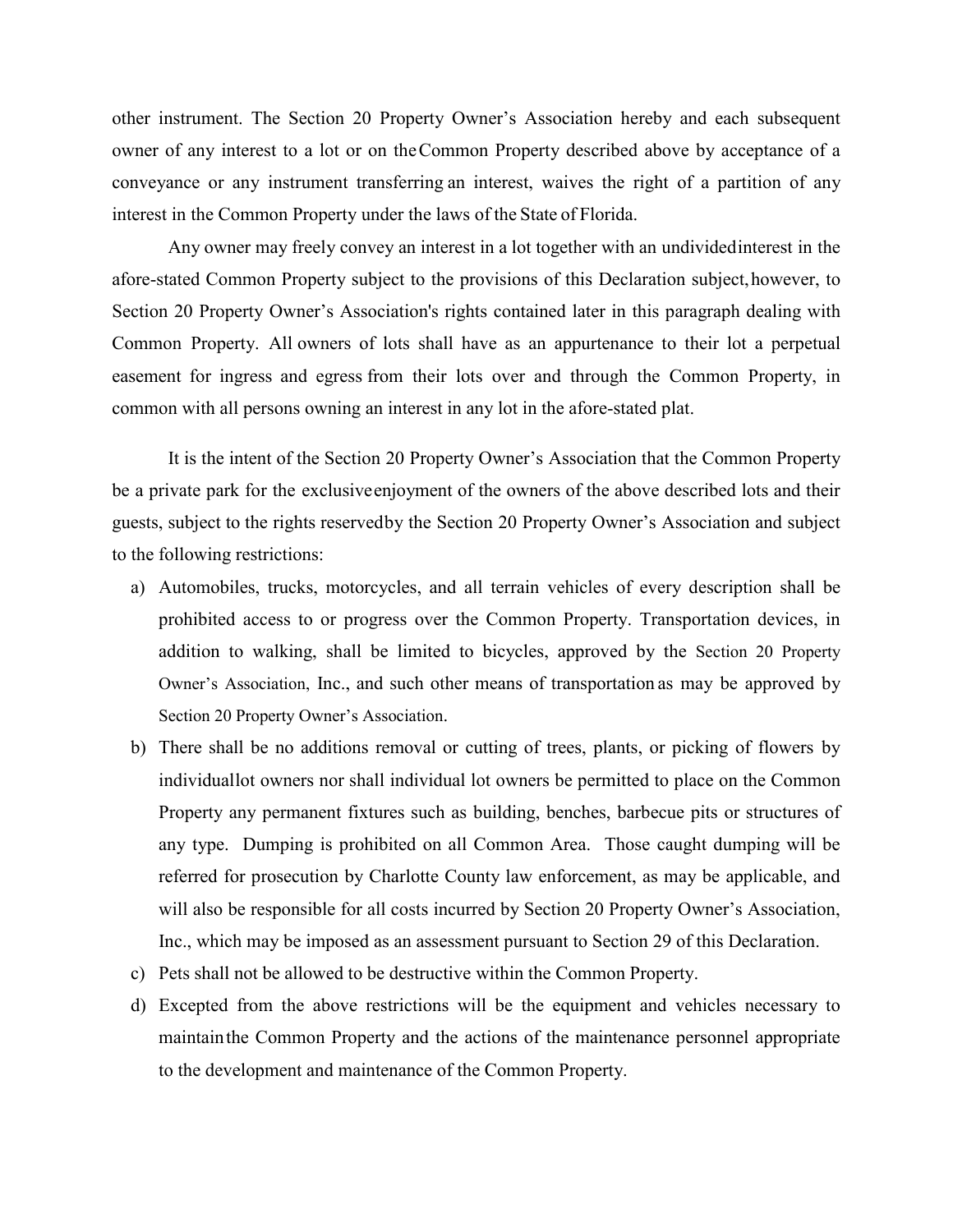Anything to the contrary afore-stated notwithstanding, the Section 20 Property Owner's Association reserves unto itself, its successors, assigns or nominees the right and privilege to dredge, fill, grade, install drainage, dig, wells, lakes, streams, install waterlines, and other underground utilities, pathways, and other structures deemed by the Section 20 Property Owner's Association, its successor, or assigns to be desirable; landscaping or to make any other improvements necessary to complete development of and within the Common Property and to maintain the same utilizing the appropriate equipment to do so.

The cost of upkeep of the landscaping within the Common Property and the paths and other improvements that may be added from time to time shall be the responsibility of the individual lot owners and shall be accomplished in the following manner: Upon completion of development of the aforementioned lots and the Common Property, the Section 20 Property Owner's Association shall undertake to maintain the Common Property. The actual cost shall be divided equally among each of the afore-mentioned lots and a lien shall arise and is hereby created in favor of the Section 20 Property Owner's Association and against the purchaser for the full amount chargeable to each lot and the amount payable shall be due upon the renderingof the bill by the Section 20 Property Owner's Association. This lien shall be enforceable by law or in equity according to the provision of Florida law by the Section 20 Property Owner's Association and the cost of collecting such lien, including attorney's fees, shall be paid for by the purchaser. Thereafter Grantor shall form a non profit corporation under the laws of the State of Florida, whose duty will be to undertake the maintenance of the Common Property and shall at that time assume the rights reserved unto the Grantor as initially provided or stated in this paragraph, it being understood and agreed that ownership of each lot shall represent one membership in saidassociation except however, Section 20 Property Owner's Association, Inc., reserves the right to establish reasonable standards to be followed by the association in the maintenance of the property. The applicant, purchaser, optionee, lessee or grantee, whichever the case may be, shall subscribe to and join said association and become a member thereof immediately upon obtaining an interest in the aforesaid lands.

# 22. PROHIBITION AGAINST DIGGING WATER WELLS

On all aforementioned lots and on all Common Property the digging or drilling of water wells except by the Section 20 Property Owner's Association is hereby prohibited on the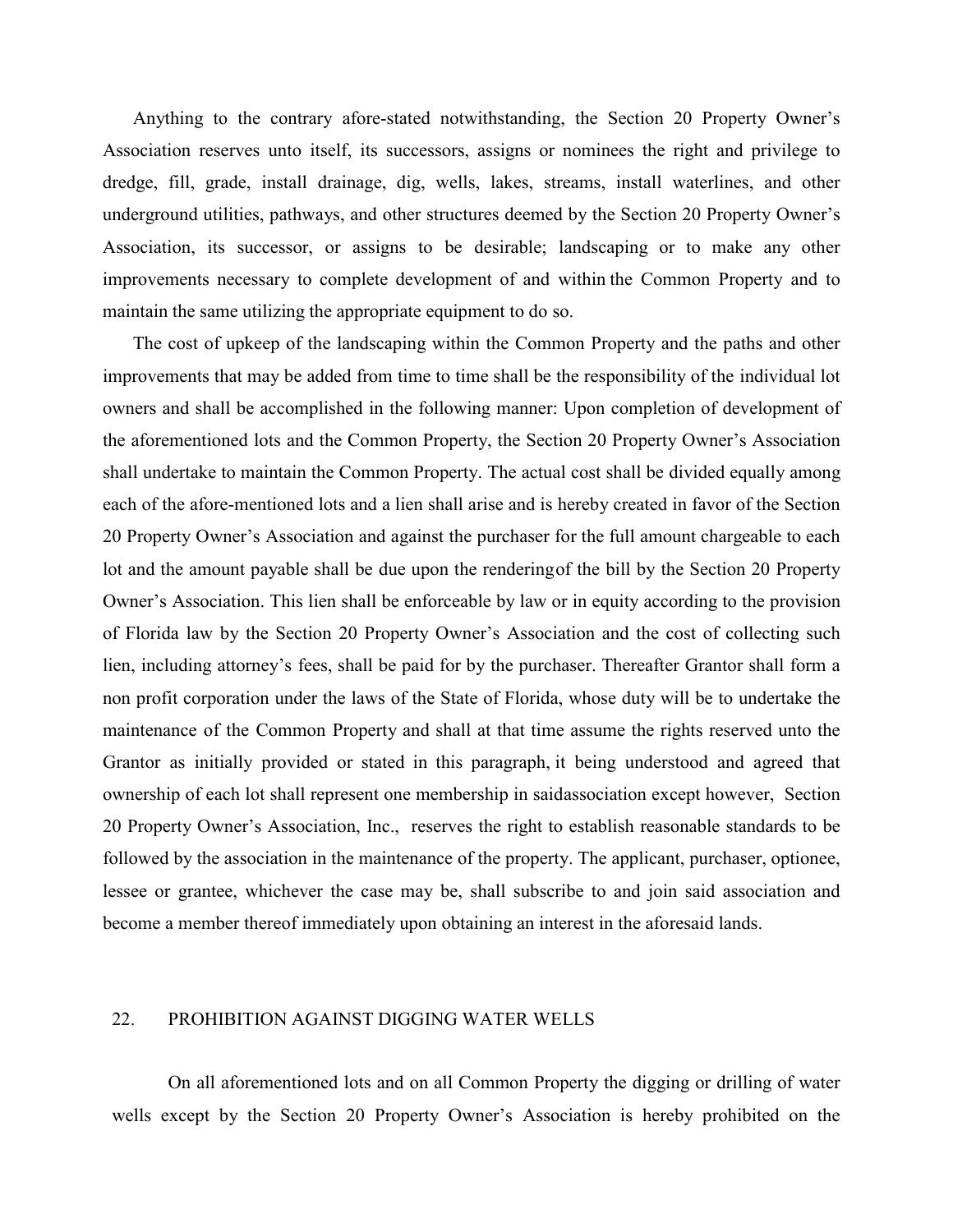aforementioned property, except upon the written approval of Section 20 Property Owner's Association and proper governmental authority.

# 23. WALLS

No wall, hedge or fence shall be constructed along or adjacent to the side or rear lots lines on any of the aforementioned property with a height of more than four feet above the ground level unless the placement, character, form and size of said wall, fence or hedge be first approved in writing by Section 20 Property Owner's Association. The height or elevation of any wall, hedge or fence shall be measured fromthe existing property elevation. Any question as to such heights may be conclusively determined by the Section 20 Property Owner's Association.

# 24. REMEDIES FOR VIOLATIONS

Violation or breach of any condition, restriction or covenant herein contained by any person or concern claiming under the Section 20 Property Owner's Association, or by virtue of any judicial proceeding, shall give the Section 20 Property Owner's Association, in addition to all other remedies, the right to proceed at law or in equity to compel a compliance with the terms of said conditions, restrictions or covenants and to prevent the violationor breach of any of them. In addition to the foregoing, the Section 20 Property Owner's Association shall have the right, wherever there shall have been built on any lot any structure which is in violation of these restrictions, to enter upon the property where such violation of these restrictions exists and summarily abate or remove the same at the expense of the applicant, purchaser, optionee, lessee, or grantee, and suchentry and abatement or removal shall not be deemed a trespass.

## 25. ADDITIONAL RESTRICTIONS AND AMENDMENTS

This Declaration may be amended with the approval of not less than sixty percent (60%) of the members of Section 20 Property Owner's Association, Inc. voting in person or by proxy, at a duly noticed meeting of the members of Section 20 Property Owner's Association, Inc. at which a quorum is obtained Any amendment approved in the foregoing manner shall be evidenced by a certificate executed by Section 20 Property Owner's Association Inc with the formalities required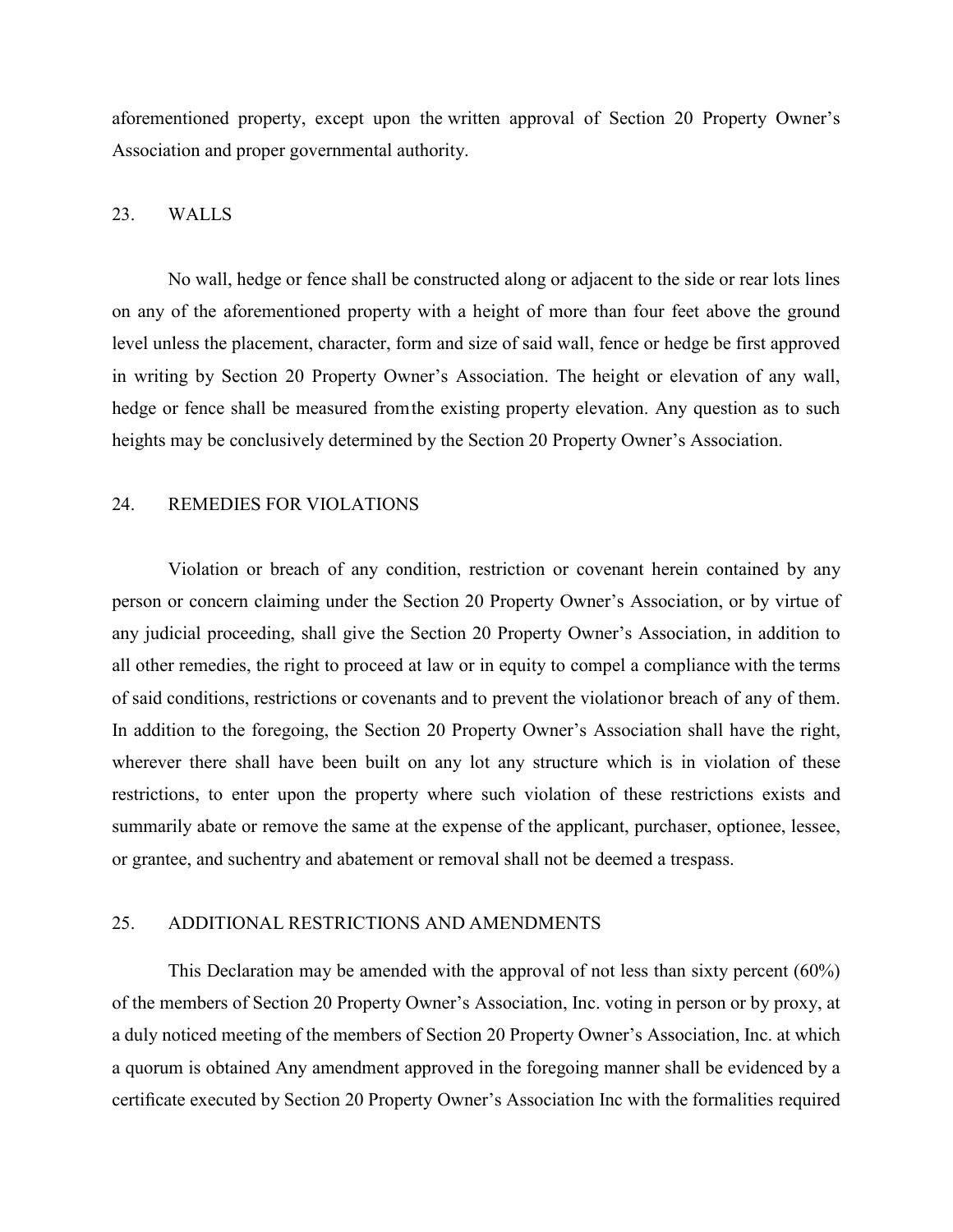for a deed and recorded in the public records of Charlotte County, Florida, which certificate shall set out the approved amendment and shall take effect upon its recording. Any amendment to this Declaration may be considered by the members of Section 20 Property Owner's Association, Inc. only if:

- (i) proposed by Section 20 Property Owner's Association, Inc. after approval for such proposal is obtained at a meeting of the board of directors of Section 20 Property Owner's Association, Inc. at which a majority of the directors in attendance have approved of the proposal; or
- (ii) proposed by a petition or other writing that is joined in by not less than five percent (5%) ofthe members of Section 20 Property Owner's Association, Inc. and delivered or sent to Section 20 Property Owner's Association, Inc. Any such proposed amendment shall be considered at a property noticed meeting of the members of Section 20 Property Owner's Association, Inc., whichmeeting shall be called by Section 20 Property Owner's Association. Inc and held within not more than ninety (90) days' time from the date such proposed amendment is approved at the meeting ofthe board of directors of Section 20 Property Owner's Association, Inc. or delivery or receipt of the petition or other writing that is joined in by not less than five percent (5%) of the members of Section 20 Property Owner's Association, Inc. and delivered or sent to Section 20 Property Owner's Association, Inc.

# 26. INVALIDITY CLAUSE

The invalidity of any of these covenants by a court of competent jurisdiction shall in no ways affect of any of the other covenants which shall remain in full force and effect.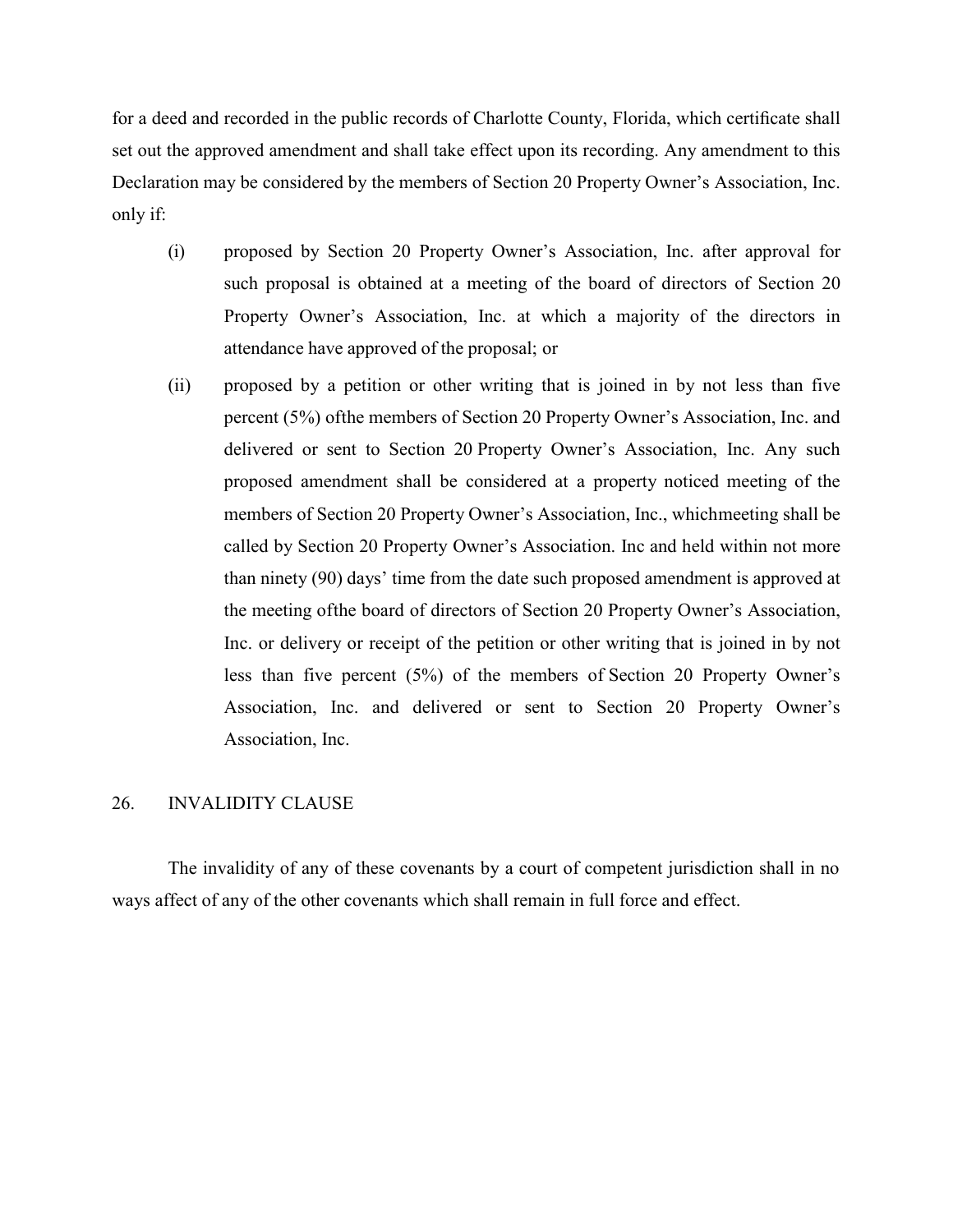## 27. RULES AND REGULATIONS.

Section 20 Property Owner's Association. Inc. shall be authorized to adopt, from time to time reasonable rules and regulations in relation to the maintenance, condition, and use of those parcels subject to this Declaration and other property owned, maintained or managed by Section 20 Property Owner' s Association, Inc., from time to time.

#### 28. FINES.

Section 20 Property Owner's Association, Inc. shall be authorized to levy and impose fines on any lot owner as a member of Section 20 Property Owner's Association, Inc., or on any such owner's tenant, guest, or invitee for the failure of the owner or the occupant, licensee, or invitee of such owner's lot to comply with any provision of this Declaration, the Articles of Incorporation of Section 20 Property Owner's Association, Inc., the Bylaws of Section 20 Property Owner's Association, Inc., reasonable rules and regulations of Section 20 Property Owner's Association, Inc., or the provisions of Chapter 720 Florida Statutes, all as may be amended from time to time.

Any such fine must be levied and imposed by Section 20 Property Owner's Association, Inc. pursuant to the procedures set out in Section 720.305, Fla. Stat., as it may be amended from time to time. Fines may exceed \$100.00 per violation and may exceed \$1,000.00 for a continuing violation with the amount of any fine for a violation not permitted to exceed \$500.00 and the amount of a fine for a continuing violation not permitted to exceed \$5,000.00.

Any fine of \$1,000.00 or more that remains unpaid by any lot owner as a member of Section 20 Property Owner's Association, Inc. or on any such owner's tenant, guest, or invitee for more than thirty (30)days after it becomes due under the procedures set out in Section 720.305, Fla. Stat., as it may be amended from time to time, may be imposed by the Association as an individual assessment against only such owner and the owner's parcel pursuant to the procedures set out in Section 720.303(2)(c)2., Fla. Stat., as it may be amended from time to time.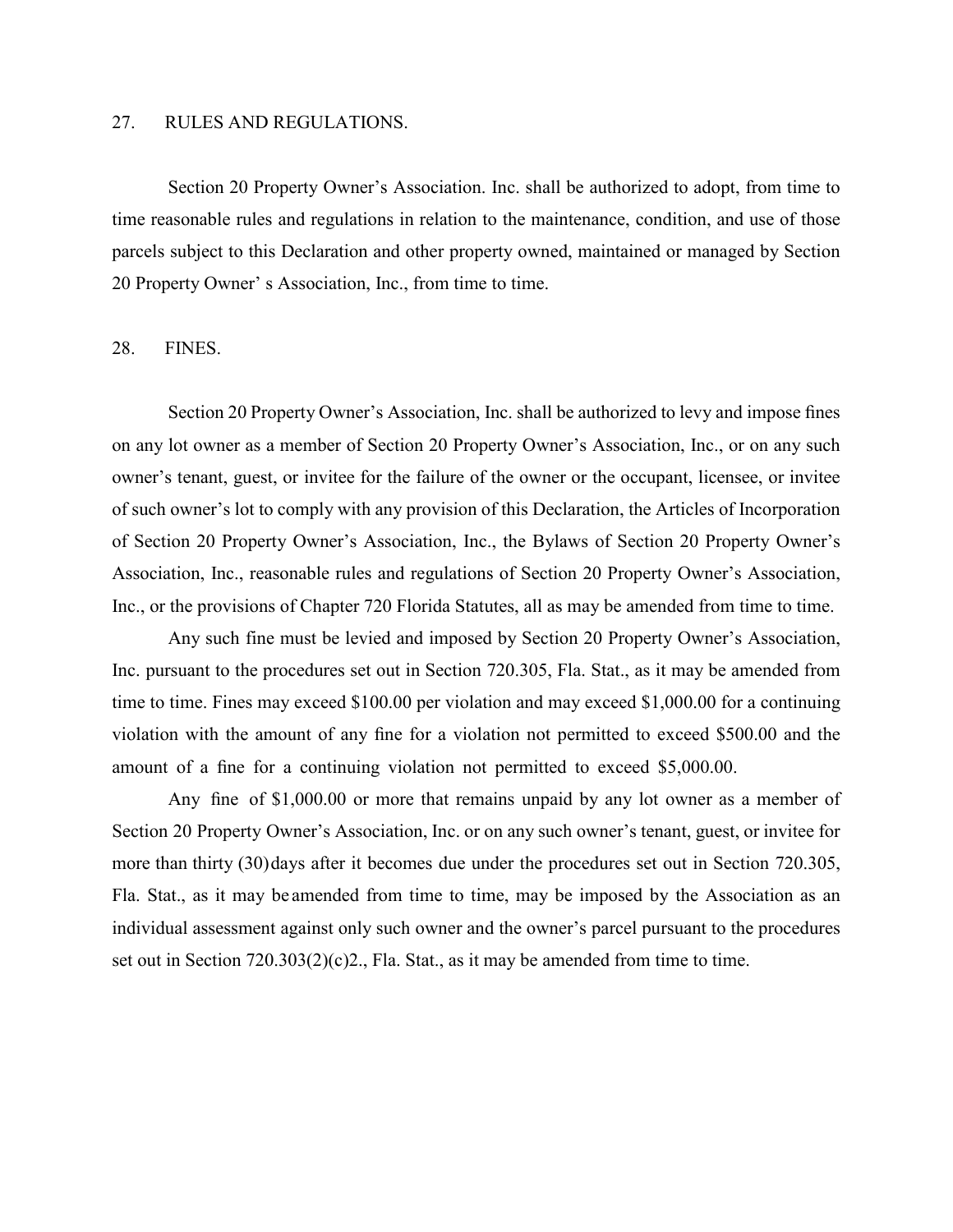## 29. ADDITIONAL REMEDIES.

In addition to those remedies provided by law or by this Declaration, Section 20 Property Owner's Association. Inc. shall also be authorized, but not required, to enter any lot and correct, cure or otherwise abate any violation of these restrictive covenants, this Declaration, or any reasonable rules and regulations of Section 20 Property Owner's Association. Inc. existing on such lot. Prior to entering any lot to correct, cure or otherwise abate any violation of these restrictive covenants. this Declaration, or any reasonable rules and regulations of Section 20 Property Owner's Association, Inc., Section 20 Property Owner's Association, Inc. shall provide not less than fourteen (14) days written notice to the owner(s) of the lot that one or more violations of these restrictive covenants, this Declaration, or any reasonable rules and regulations of Section 20 Property Owner's Association, Inc. exist(s) on the lot, that Section 20 Property Owner's Association, Inc. intends to enter the lot and correct such violation if the owner(s) fail to do so within fourteen (14) days following the date the written notice to the owner(s) of the lot was transmitted by Section 20 Property Owner's Associations Inc., and that the costs incurred by Section 20 Property Owner's Association, Inc. in correcting, curing or otherwise abating such violation(s) may or will be imposed as an individual assessment on the lot and the owner(s) of the lot by Section 20 Property Owner's Association. Inc. If the owner(s) of the lot fails to correct, cure or otherwise abate such violation(s) within fourteen (14) days following the date the written notice to the owner(s) of the lot was transmitted by Section 20 Property Owner's Association. Inc. Section 20 Property Owner's Association, Inc. shall be authorized to enter the lot and correct, cure or otherwise abate such violation(s) without further notice to the owner(s) of the lot. The right of Section 20 Property Owner's Association. Inc. to enter a lot and correct, cure or otherwise abate any violation of these restrictive covenants, this Declaration, or any reasonable rules and regulations of Section 20 Property Owner's Association, Inc. existing on such lot shall be limited to taking only those actions required to correct, cure or otherwise abate such violation(s) and Section 20 Property Owner's Association. Inc. shall not take any actions that would exceed that which is required to correct, cure or otherwise abate such violation(s). Section 20 Property Owner's Association, Inc. shall be authorized to impose an individual assessment on the lot and the owner(s) of the lot for any expenses including, without limitation, reasonable attorneys' fees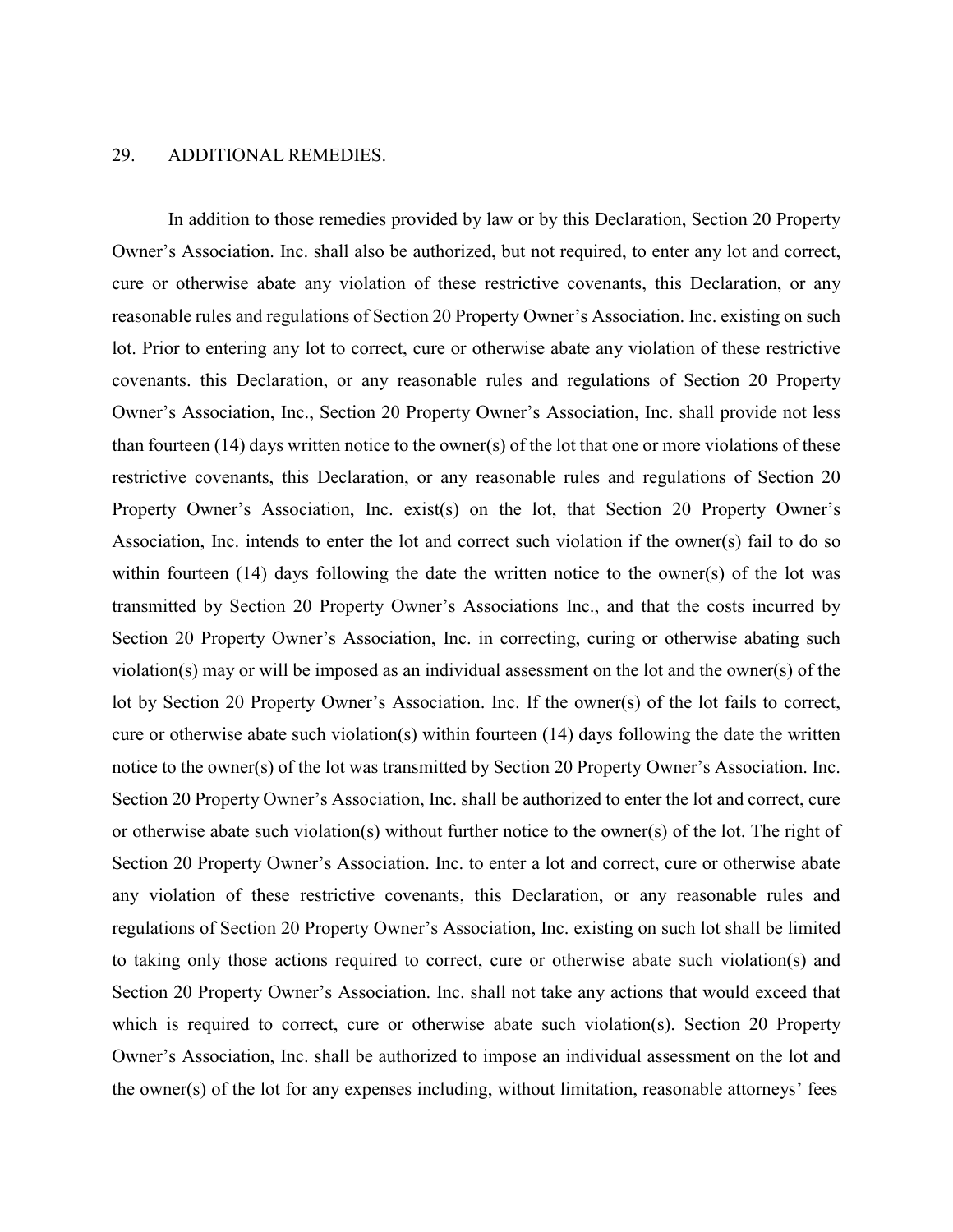and administrative expenses incurred by Section 20 Property Owner's Association, Inc. in correcting, curing or otherwise abating any violation of these restrictive covenants, this Declaration, or any reasonable rules and regulations of Section 20 Property Owner's Association, Inc. In the event that the actions taken by Section 20 Property Owner's Association, Inc. to correct, cure or otherwise abate any violation(s) located at a lot require the removal of any personal property located at the lot by Section 20 Property Owner's Association. Inc to complete the correction, curing or abatement of such violation(s), Section 20 Property Owner's Association. Inc. shall be required to treat such personal property pursuant to the requirements of Sections 715.101 to 715.111, Fla. Stat.; provided, however, Section 20 Property Owner's Association. Inc. shall be required to retain any personal property that is removed by Section 20 Property Owner's Association, Inc. for at least thirty (30) days following the date that notice is provided to the lot owner(s) pursuant to Section 715.104, Fla Stat. and Section 20 Property Owner's Association, Inc. shall not be required to sell at public sale by competitive bidding any personal property not released pursuant to Section 715.108, Fla. Stat. that is removed by Section 20 Property Owner's Association. Inc. For purposes of interpreting and complying with Sections 715.101 to 715.111, Fla. Stat., Section 20 Property Owner's Association, Inc. shall be considered to be the "Landlord". the owner(s) of the lot shall be considered to be the "Tenant" and the lot shall be considered to be the "Premises" as those terms are used in Sections 715.101 to 715.111, Fla. Stat. Further and for purposes of interpreting and complying with Section 715.104, Fla. Stat., personal property remaining on the premises after a tenancy has terminated or expired and the premises have been vacated by the tenant shall be deemed to apply to personal property required to be removed by Section 20 Property Owner's Association, Inc. to complete the correction, curing, or abatement of any violation(s) at the lot.

#### 30. HURRICANE SPECIFICATIONS.

The use of hurricane shutters or other types of code-compliant hurricane protection devices at a structure on a lot which are not considered to be a permanent element, component, or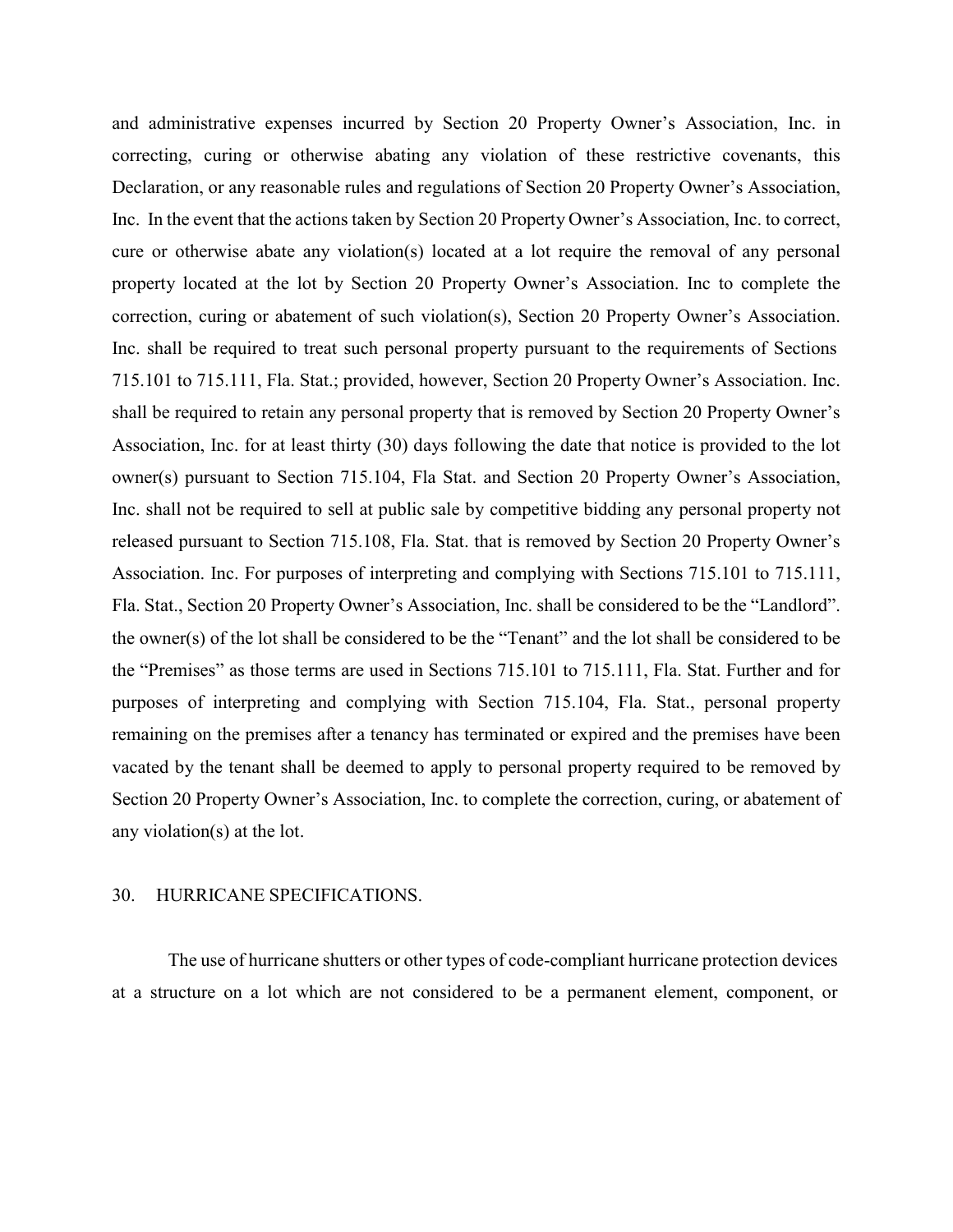installation at such structure or which are otherwise visible from any exterior portion of a lot when in use for purposes of providing hurricane protection at such lot shall not be permitted during the months of December, January, February, March, April and May. Notwithstanding the foregoing, owners of lots whose lots will not be occupied during the entire period of June through November in any year and whose lot will cease to be occupied prior to June of the same year may, upon the written approval of the Grantor and a demonstration of a hardship, use hurricane shutters or other types of code-compliant hurricane protection devices during any period of time when hurricane shutters or other types of code-compliant hurricane protection devices are not generally permitted but only for that period of time when the lots of such owners will not be occupied and with such owners being required to remove or cease using any hurricane shutters or other types of codecompliant hurricane protection devices when occupancy of their lot next begins or by the date of December 1 which next follows the issuance of any written approval by the Grantor for use of such hurricane shutters or other types of code-compliant hurricane protection devices, whichever occurs first. No owners of a lot may make use of hurricane shutters or other types of codecompliant hurricane protection devices at their lot which, when in use, leave no point of access to or from the structure on their lot. When no hardship exception has been granted by Grantor to the owners of a lot, no hurricane shutters, hurricane protection devices, or other materials, such as plywood, may be used at the structure on a lot during any time when no tropical depression, tropical storm or hurricane watch or warning has been issued or remains in effect for any portion of Charlotte County, Florida and must be removed or cease to be used within ninety-six hours after such tropical depression, tropical storm or hurricane watch or warning is no longer in effect.

## 31. ADDITIONAL RESTRICTIONS.

Any lot with a completed or habitable structure located thereon shall be required to install and maintain a conspicuous number sign or individually installed numbers reflecting the numeric portion of the street address assigned to such lot on the completed or habitable structure located thereon or the mailbox serving such lot, which conspicuous number sign or individually installed